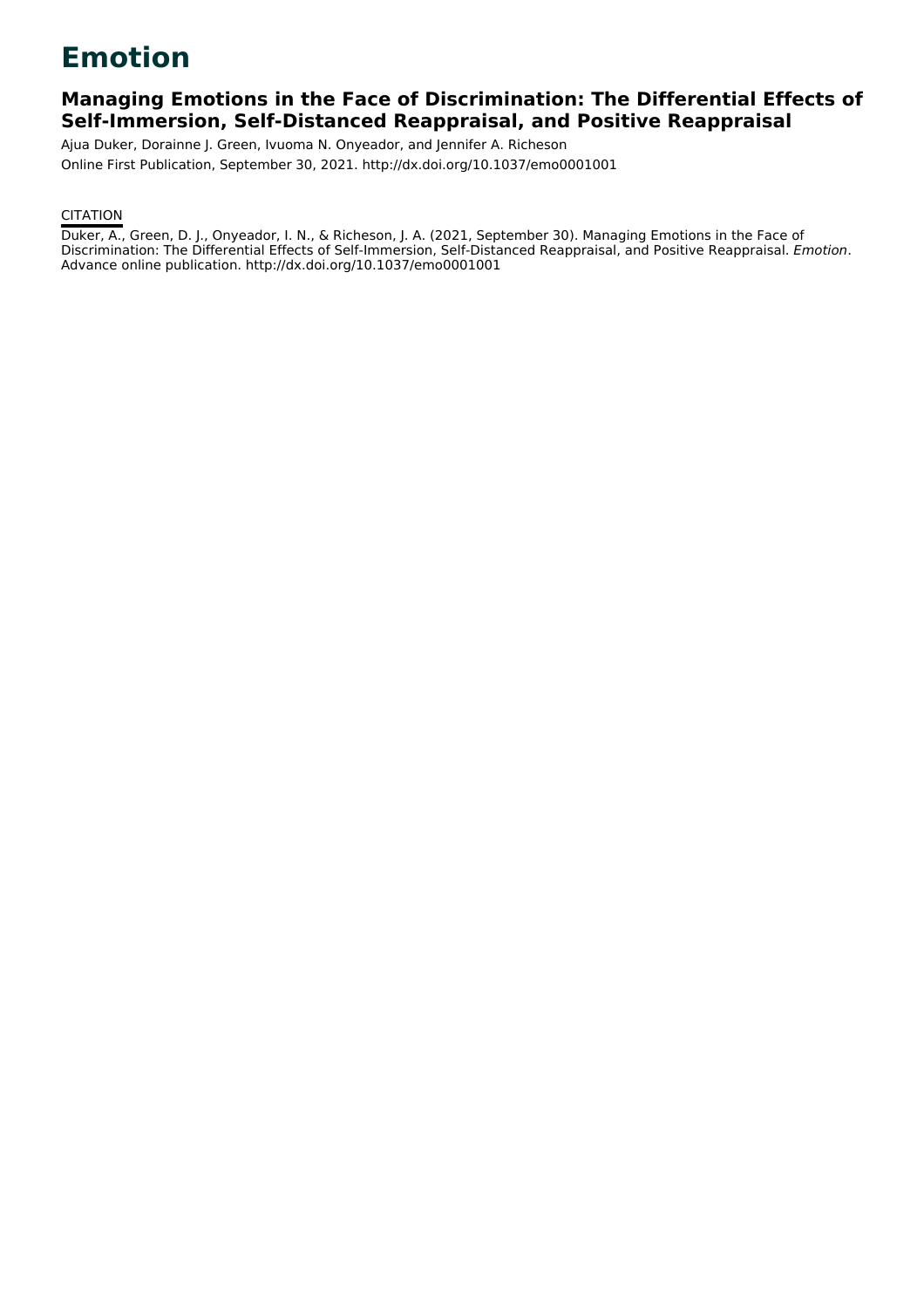## Managing Emotions in the Face of Discrimination: The Differential Effects of Self-Immersion, Self-Distanced Reappraisal, and Positive Reappraisal

Ajua Duker<sup>1</sup>, Dorainne J. Green<sup>2</sup>, Ivuoma N. Onyeador<sup>3</sup>, and Jennifer A. Richeson<sup>1, 4</sup>

<sup>1</sup> Department of Psychology, Yale University <sup>2</sup> Department of Psychological and Brain Sciences, Indiana University <sup>3</sup> Kellogg School of Management, Northwestern University

<sup>4</sup> Institution for Social and Policy Studies, Yale University

Contending with sexism is associated with negative affective outcomes, including increased anger, anxiety, and depression. Prior research demonstrates that the use of emotion-regulation strategies, such as self-distanced reappraisal, when contending with general negative interpersonal experiences, can help people manage their emotions, attenuating the associated negative affect. The present research considers whether the affective benefits of reappraisal extend to past experiences of discrimination. Specifically, we examine whether using self-distanced reappraisal (Studies 1 and 2) or positive reappraisal (Study 2) when contending with sexism yields more positive and less negative affective outcomes, relative to engaging in self-immersion. Contrary to previous research examining more general negative interpersonal experiences, we find limited evidence that self-distanced reappraisal is an effective emotion-regulation strategy for women contending with sexism ( $N = 1,236$ ). The present work offers preliminary evidence, however, that positive reappraisal may be a promising emotion-regulation strategy that reduces the negative affective consequences associated with reliving past instances of sexism, compared with either self-immersion or self-distanced reappraisal. We discuss the implications of these findings for understanding the efficacy of different emotion-regulation strategies in the context of discrimination.

Keywords: discrimination, emotions, emotion regulation, affect, sexism

If we're too composed, we're cold and fake. But if we say what we think without caution, we get slammed for it. Can you blame us for feeling like we can't win no matter what we do?

—Hillary Rodham Clinton, What Happened

#### Ajua Duker **<https://orcid.org/0000-0002-4046-9159>**

Dorainne J. Green **b** <https://orcid.org/0000-0003-1026-3501>

Ivuoma N. Onyeador **b**<https://orcid.org/0000-0002-4272-8572>

Ajua Duker and Dorainne J. Green share primary authorship as they contributed equally to this article.

Study materials, additional measures, data, and syntax are available on the Open Science Framework [\(https://osf.io/ve2jm/\)](https://osf.io/ve2jm/).

This research was supported by National Science Foundation Graduate Research Fellowships (to Ajua Duker and Dorainne J. Green), a Ford Foundation Graduate Diversity Fellowship (to Dorainne J. Green), National Science Foundation Broadening Participation in the Social, Behavioral, and Economic Sciences (SPRF-BF) Award 1809370 (to Ivuoma N. Onyeador), and National Science Foundation Award BCS-1552879 (to Jennifer A. Richeson). We thank Abigail Hopkins, Sneha Mittal, Joyce Wu, and E. C. Mingo for their research assistance. We also thank Maria Gendron, Margaret Clark, and B. J. Casey for feedback on earlier versions of this article. Portions of this work were presented at the 2019 (February 7–9, Portland, Oregon, United States) and 2020 (February 27–29, New Orleans, Louisiana, United States) meetings of the Society for Personality and Social Psychology.

Correspondence concerning this article should be addressed to Ajua Duker, Department of Psychology, Yale University, Kirtland Hall, 2 Hillhouse Avenue, New Haven, CT 06520, United States. Email: [ajua.duker@yale.edu](mailto:ajua.duker@yale.edu)

Sexism is a widespread phenomenon. Forty-two percent of women in the United States report experiencing sexism in the workplace (Parker & Funk, 2017) and female college students report an average of one to two sexist experiences every week (Swim et al., 2001; see also Kuchynka et al., 2018). Sexism can also be observed in pay disparities (e.g., Alkadry & Tower, 2006). For instance, a player on the US Women's National Soccer Team —the most successful team in international soccer—can expect to earn approximately 38% of the pay a similarly situated men's team player would if both teams (whose pay structures differ) played 20 exhibition games in a year. And, as suggested by the sentiment expressed by Hillary Clinton in the epigraph, even the most successful female leaders in US society face biased expectations and standards, compared with male leaders.

Experiences of sexism, and other forms of discrimination, can have significant consequences for individuals' psychological and physical health (e.g., Borrell et al., 2010; Zucker & Landry, 2007). Everyday experiences of discrimination, for instance, have been linked to elevated levels of anxiety, anger, and psychological distress (Banks et al., 2006; Hatzenbuehler et al., 2009; Pascoe & Smart Richman, 2009), which in turn, can lead to adverse health behaviors, such as substance use (Borrell et al., 2010; Zucker & Landry, 2007). Further, experiencing discrimination can trigger psychological and physiological processes that lead to negative physical health outcomes (e.g., hypertension; Clark et al., 1999; Pascoe & Smart Richman, 2009; Zilioli et al., 2017).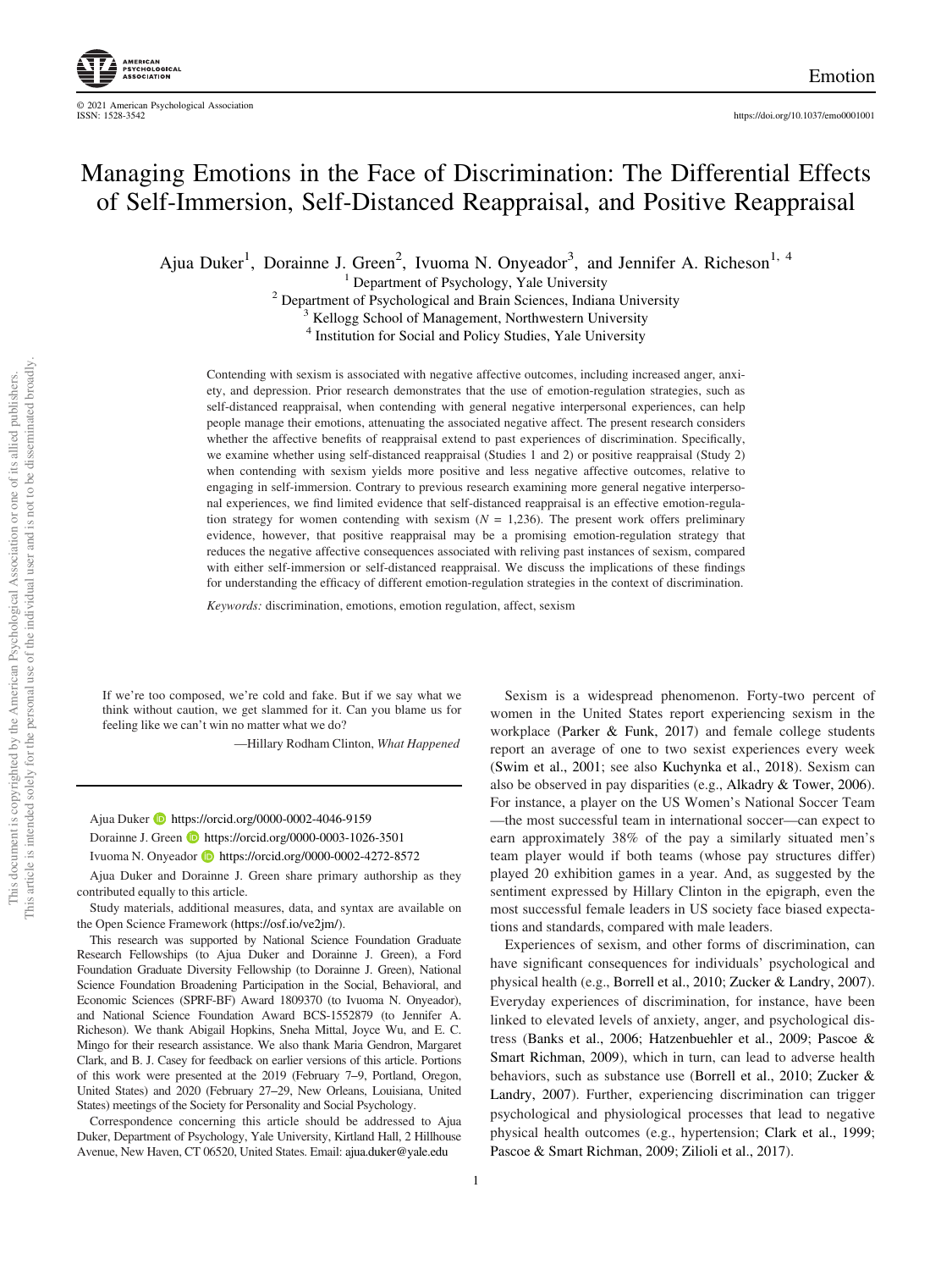People can contend with discrimination in a myriad of ways, such as by confronting the discrimination (e.g., Wang & Dovidio, 2017) or using disengagement coping strategies (Szymanski & Lewis, 2015). In the present research, we focus on one type of coping strategy—emotion regulation—and whether the manner in which people manage their emotions in the face of discrimination alters the affective consequences associated with it. People's emotional responses (Borrell et al., 2010; Zucker & Landry, 2007) and the ways in which people manage their emotions in response to discrimination (Zilioli et al., 2017) serve as pathways through which discrimination can lead to ill health. Therefore, identifying ways that individuals can adaptively manage their emotions in the face of discrimination is essential.

#### Emotion Regulation

Experiences of discrimination are consistently linked to negative emotional outcomes (Pascoe & Smart Richman, 2009). For instance, women exposed to gender discrimination in the workplace reported experiencing greater levels of anxiety and depression compared with women in a control condition (Pacilli et al., 2019; Spaccatini & Roccato, 2020). Emotion-regulation strategies used when contending with discrimination can subsequently exacerbate or attenuate its adverse emotional outcomes. Specifically, these strategies can subsequently lead to positive or negative emotional responses (Hatzenbuehler, 2009; Hoggard et al., 2019). Emotion regulation involves both controlled and automatic processes that individuals use to influence which emotions they experience, as well as how they experience and express them (Gross, 1998; Webb et al., 2012). In the present work, we examine the effects of two classes of emotion-regulation strategies: concentration and reappraisal.

Concentration strategies—self-immersed responses to distress —are often triggered in the wake of negative emotional experiences. When individuals engage in self-immersion, they attend to and focus on the concrete details of their experience, such as their feelings and what caused them, from a first-person perspective (Webb et al., 2012). Self-immersed processing of negative events often and/or typically involves rumination, since directed attention toward specific details of one's experience can lead to repetitive, intrusive thoughts about the negative event and a fixation on negative feelings associated with the event (Nolen-Hoeksema, 1991; Webb et al., 2012). Research demonstrates that members of stigmatized social groups (e.g., women, racial/ethnic minorities, sexual minorities) often engage in self-immersion in response to discrimination, compared with other stressors that are unrelated to discrimination (Borders & Liang, 2011; Fox & Tang, 2017; Hatzenbuehler et al., 2009). In an experience sampling study, for instance, Hatzenbuehler and colleagues (2009) found that on days when African American and sexual minority participants reported experiencing stigma-related stressors, they also tended to engage in more self-immersed reflection. Although self-immersed responses to distress are common, they are associated with the maintenance of negative affect (Hatzenbuehler et al., 2009; Nolen-Hoeksema, 1991) and increases in negative physiological arousal (McIsaac & Eich, 2004), anxiety, and depression (Nolen-Hoeksema, 2000; Webb et al., 2012). In response to negative experiences, therefore, self-immersion is typically considered a maladaptive emotion-regulation strategy.

Reappraisal strategies, in contrast, involve efforts to modify one's assessment of a situation in order to alter its emotional impact (Gross, 1998). According to recent theoretical models, people can engage in several different types of reappraisal (Webb et al., 2012). For instance, self-distanced reappraisal is a process by which the meaning of an event is altered by reconstruing it from a different vantage point (Ross & Wilson, 2003; Wilson & Ross, 2003). This can involve taking a detached, third-person perspective when contending with a negative emotional experience (Ochsner et al., 2004; Shiota & Levenson, 2009, 2012). Self-distanced reappraisal, that is, involves stepping outside oneself when recalling one's own past experiences, focusing less on the concrete aspects of negative experiences, and taking a bird's eye view of them (Ayduk & Kross, 2008). This allows individuals to make sense of their negative experiences without the risk of engaging in self-immersed reflection. Research outside of the domain of discrimination suggests that self-distanced reappraisal is associated with better emotional (e.g., decreased anger, increased positive affect) and physiological (e.g., lower blood pressure) well-being, compared with self-immersion (Ayduk & Kross, 2008). Kross and colleagues (2014) found, for instance, that participants who engaged in self-immersed processing of their emotions (e.g., selftalk using first-person pronouns) prior to an anxiety-provoking interaction reported experiencing more anxiety after the interaction compared with participants who engaged in self-distanced reappraisal (e.g., self-talk using their name, or third person pronouns). Relative to self-immersion, therefore, self-distanced reappraisal is considered to be a more adaptive emotion-regulation strategy.

People can also engage in *positive reappraisal*, which involves attending to the positive aspects of a stimulus and/or potential positive outcomes of even negative life events (Folkman & Moskowitz, 2000). One type of positive reappraisal strategy that people can engage in is "benefit finding," which involves thinking about the potential benefits that may have followed a past adverse event, such as one's family having grown closer due to the death of a shared loved one (Davis et al., 1998; Rusting & DeHart, 2000; Webb et al., 2012). Positive reappraisal in the form of benefit finding has been found to be adaptive in the face of chronic stressors, such as caring for a family member that is critically ill or debilitated (Folkman, 1997; Sears et al., 2003). Davis and colleagues (1998) found, for instance, that benefit finding, compared with simply making sense of a traumatic event, predicted success in recovering from the event. More specifically, compared with sense-making, benefit finding was linked to less negative affect, reduced depressive symptoms, better perceived situational outcomes, and better psychological adjustment for those who experienced the death of a loved one (Davis et al., 1998).

Taken together, this research, almost exclusively conducted outside the discrimination domain, suggests that self-immersion in response to negative events is a maladaptive emotion-regulation strategy, compared with either self-distanced reappraisal or positive reappraisal. Discrimination on the basis of membership in a stigmatized social group certainly leads to increases in negative emotions like anger and anxiety, and, thus, its targets may also benefit from self-distanced and/or positive reappraisal (cf. Soto et al., 2012; Yoo & Lee, 2005). The primary purpose of the present work was to examine this question. Specifically, we considered the relative affective outcomes of reappraisal compared with selfimmersion for women when processing past incidents of sexism.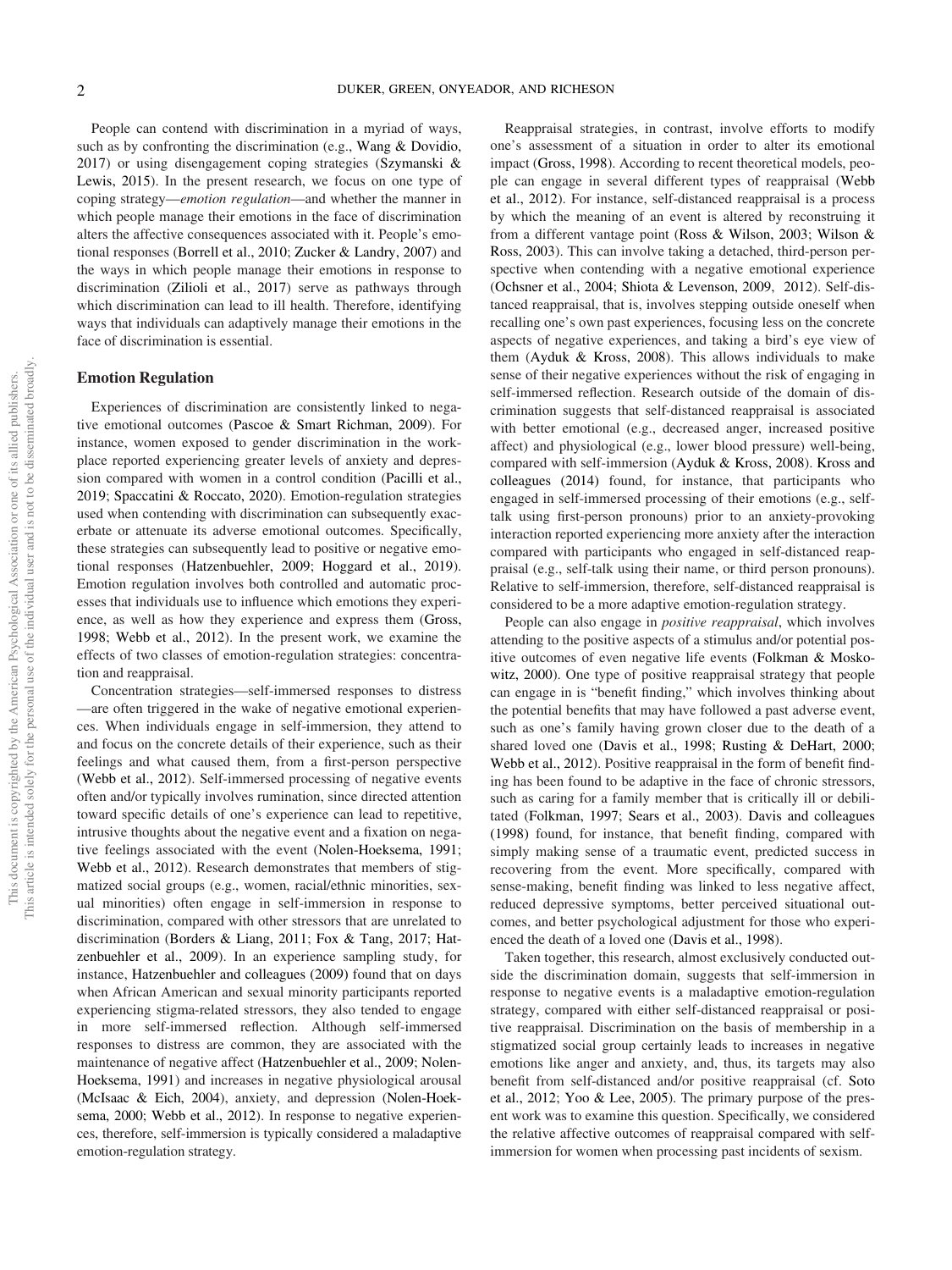#### The Present Research

The primary goal of the present research was to examine whether engaging in reappraisal strategies when contending with sexism leads women to experience better affective outcomes relative to self-immersion. Studies 1A and 1B examined the effects of self-distanced reappraisal compared with self-immersion, whereas Study 2 examined the efficacy of positive reappraisal compared with both self-distanced reappraisal and self-immersion. Based on previous research (e.g., Ayduk & Kross, 2008; Davis et al., 1998), we predicted that women who engaged in reappraisal (i.e., selfdistanced reappraisal or positive reappraisal) when reliving past experiences with sexism would report less negative (and more positive) affect than those who engaged in self-immersion.

#### Study 1

Study 1A compared the emotional consequences of contending with a past experience of sexism using either self-immersion or self-distanced reappraisal. Study 1B was a direct replication of Study 1A. For both, we predicted that self-distanced reappraisal, compared with self-immersion, would result in lower negative affect and greater positive affect.

#### Method

#### **Participants**

For Study 1A, we recruited 317 self-identified women (248 White;  $M_{\text{age}} = 36.2$  years,  $SD = 11.72$ ) via Mechanical Turk (MTurk). An a priori power analysis using G\*Power (Faul et al., 2007) to detect a medium effect size ( $\eta_p^2$  = .0417) based on prior  $work<sup>1</sup>$  indicated the need for 300 participants in order to attain power of .95.

For Study 1B, we recruited 447 self-identified women via MTurk, however the responses of 5 were excluded for not writing about sexism, reducing the sample to 442 women (360 White;  $M_{\text{age}} = 23.5$  years,  $SD = 13.18$ ). We enrolled a larger sample in this replication effort to be able to detect a smaller effect size. This sample size was sufficient to detect an effect size of  $\eta_p^2 = .02$  at 80% power. The methods and materials for Study 1 were approved by the Institutional Review Board at Yale University.<sup>2</sup>

#### Manipulation and Measures

Sexism Reliving Task. Participants were asked to recall a time when they believed that someone discriminated against them because of sexism. They were given examples of scenarios that might fit the bill (e.g., "derogatory comments and slights, poor treatment during interactions at work, or restaurants, or other public spaces") to prompt idea generation and were instructed to take a few moments to bring an appropriate scenario or situation back to mind. They were given space to write a few brief sentences about the sexist event of their choosing.

Emotion-Regulation Manipulation. Participants were randomly assigned to reflect on the experience they brought to mind using one of two emotion-regulation strategies: (a) self-immersion or (b) self-distanced reappraisal. Similar to methods used in previous research (e.g., Ayduk & Kross, 2010; Grenell et al., 2019; White et al., 2017), participants in the self-immersed condition

were instructed to reflect on their experience from a first-person perspective by using the pronouns I and me. They were told:

As you continue to relive this situation, please try to understand why you felt the way you did in the experience you just recalled using the pronouns I and me as much as possible. In other words, ask yourself 'Why did I feel this way? What are the underlying causes and reasons for my feelings? How did I respond to the situation?'

Participants in the self-distanced condition were instructed to reflect on their experiences from a third-person perspective by using their name or third-person pronouns. They were told the following:

As you continue to relive this situation, please try to understand why you felt the way you did in the experience you just recalled using [your own name] as much as possible. In other words, if your name was Jane, you would ask yourself, 'Why did Jane feel this way? What were the underlying causes and reasons for Jane's feelings? How did Jane respond to the situation?'

Participants were given up to 5 min to write about their experiences from their randomly assigned perspective.

Manipulation Check. To assess whether participants sufficiently engaged in the strategy to which they were randomly assigned, we asked them to respond to the following items: "Please indicate the extent to which you saw the event play out through your own eyes versus you watched the event unfold as an observer" and "Please indicate how far away from the scene you were as you analyzed your feelings." Each item was scored on a 10-point scale ranging from 0 (full self-immersion) to 10 (fully self-distanced reappraisal).

#### Primary Affective Outcomes

Self-Assessment Manikin. Using the Self-Assessment Manikin (SAM; Bradley & Lang, 1994), a non-verbal pictorial assessment questionnaire, we presented participants with a series of figures with expressions ranging from frowning to smiling and asked them to rate each picture on a 1 (very unpleasant) to 9 (very pleasant) scale.

Positive and Negative Affect. Our measure of positive and negative affect was adapted from Watson et al.'s (1988) Positive and Negative Affect Scales. Participants also rated the extent to which they felt five positive emotions (excited, proud, joyful,

 $1$  Levy (2016) included several studies that were designed to examine the cognitive consequences of these emotion regulation strategies, but some also included affect measures. The average effect size of findings on the affective outcomes from this article was  $\eta_p^2 = .0417$ . Because of the null effects that emerged in Study 1A, however, we deliberately increased the sample size for Study 1B to enable us to observe even an even smaller

effect of the manipulation.<br><sup>2</sup> We asked participants to complete several measures that captured different aspects of the discrimination experiences they wrote about; specifically, how severe the event was, how frequently they experience similar events, and how long ago it occurred. None of these ratings differed as a function of participants' emotion-regulation condition. And, although event severity and frequency predicted participants' affective outcomes independent of emotion-regulation condition, all of the results reported in the main text are robust to their inclusion as covariates in the analyses. We report the results of these analyses in the online supplemental material present in the osf link ([https://osf.io/2fd8g/\)](https://osf.io/2fd8g/).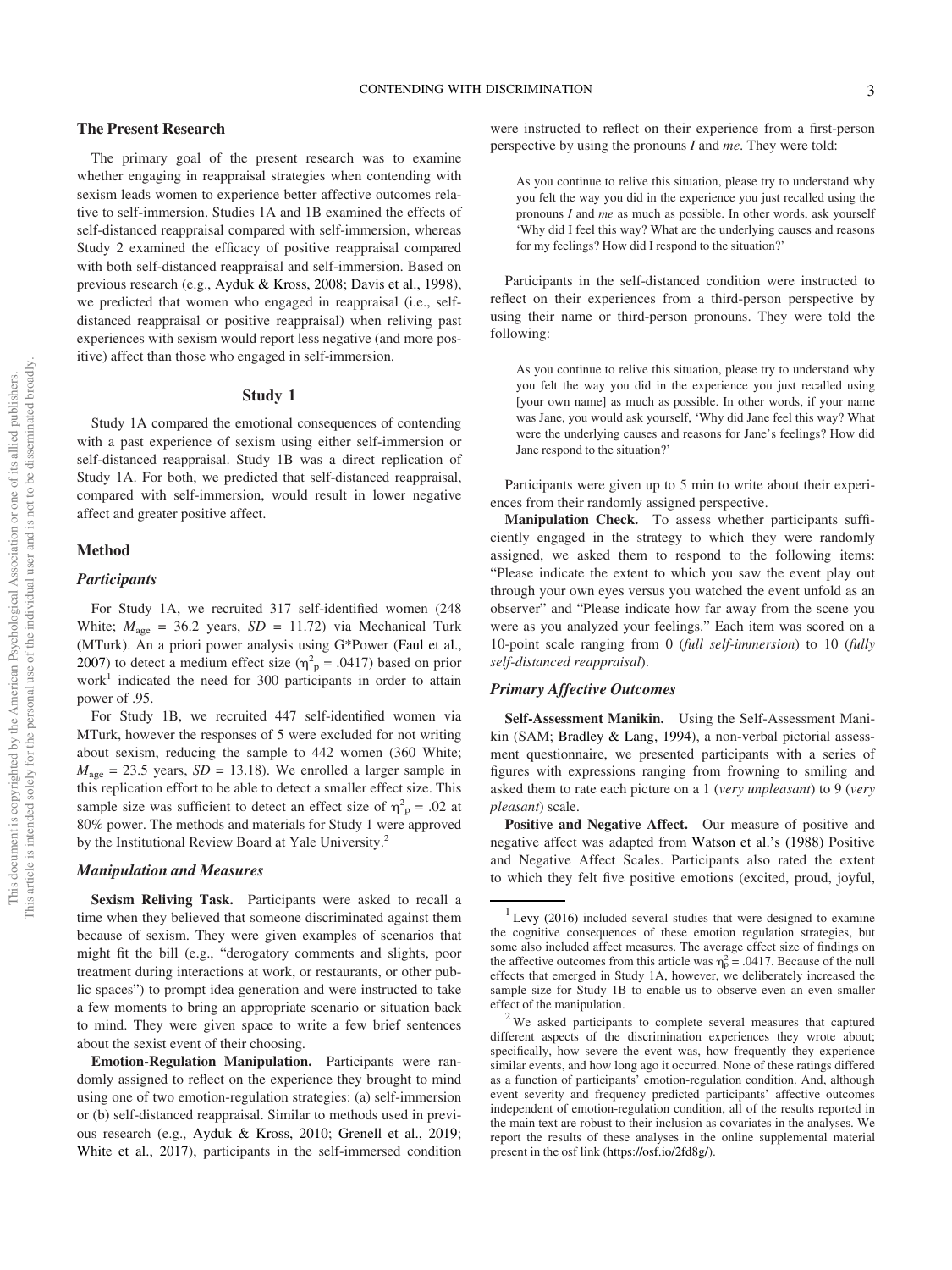relieved, calm) and five negative emotions (afraid, upset, distressed, angered, irritated) on a scale of 1 (not at all) to 7 (extremely). Participants made these ratings both before and after the reliving task and they were averaged to create composite measures of positive affect (Study 1A:  $\alpha_{Time1} = .85$ ;  $\alpha_{Time2} = .84$ ; Study 1B:  $\alpha_{\text{Time1}} = .83$ ;  $\alpha_{\text{Time2}} = .85$ ) and negative affect (Study 1A:  $\alpha_{\rm Time1} = .90;$   $\alpha_{\rm Time2} = .89;$  Study 1B:  $\alpha_{\rm Time1} = .90;$   $\alpha_{\rm Time2} = .89).$ 

#### Reliving Task Experience Measures

Emotional Reliving. Similar to Ayduk and Kross (2010), participants responded to the following two items to assess the extent to which they reexperienced the emotions and affect they felt during the discrimination event as they wrote about it: "I reexperienced the emotions I originally felt during my experience with discrimination when I think about it now" and "As I think about my experience with discrimination now, my emotions and physical reactions to the conflict are still pretty intense." Participants made their ratings on 1 (strongly disagree) to 7 (strongly agree) scales. Responses were averaged to assess the extent of their *emo*tional reliving (Study 1A  $\alpha$  = .70; Study 1B  $\alpha$  = .73).

Thought Content. Consistent with Ayduk and Kross (2010), participants reported on how much they recounted (i.e., focused on specific details) and reconstrued (i.e., generated new insights) the discriminatory event they relived. In previous work, those who used self-distanced reappraisal when reliving their negative autobiographical experiences reported recounting their experiences less, and reconstruing their experiences more than those who did so using self-immersion, which led to reduced negative emotional outcomes (Kross & Ayduk, 2008; Kross et al., 2005). Recounting was assessed with the following statement: "My thoughts focused on the specific chain of events—the sequence of events, what happened, what was said and done—as I thought about my experience." Reconstruing was assessed with the following statements: "As I thought about my experience with discrimination, I had a realization that made me experience a sense of closure," "Thinking about my experience with discrimination led me to have a clearer and more coherent understanding of the experience," and "As I thought about my experience with discrimination, I had a realization that caused me to think differently about the experience." All items were rated on Likert-type scales ranging from 1 (strongly disagree) to 7 (strongly agree). Responses to the three reconstruing statements were averaged to form a composite (Study 1A:  $\alpha$  = .85; Study 1B:  $\alpha = .80$ ).

#### Procedure

After providing informed consent, participants first completed the SAM measure, and the positive and negative affect measures. Next, participants were asked to identify an experience of sexism and write two to three sentences about it. They were directed to a new page where they were asked to write about the experience that they had just recalled for up to 5 min. Prior to writing, based on random assignment, participants were prompted to use either self-immersion or self-distanced reappraisal while reliving their sexism experience. After completing the reliving task, participants completed the thought content measures, followed by the SAM valence scale and the positive and negative affect measure for the second time. Participants next completed the emotional reliving measure, the manipulation check items, a number of potential

moderators and/or unrelated variables, prior to being debriefed and compensated for their participation.<sup>3</sup>

#### Results

#### Descriptive Statistics and Correlations

The descriptive statistics and zero-order correlations among the dependent variables for Studies 1A and 1B are provided in Table 1.

#### Manipulation Checks

In Study 1A, participants who were randomly assigned to relive their experiences of sexism using self-immersion ( $M = 2.47$ ,  $SD =$ 3.18, 95% CI [1.98, 2.96]), reported that they saw the event play out through their own eyes to a greater extent than those instructed to do so using self-distanced reappraisal ( $M = 4.15$ ,  $SD = 3.24$ , 95% CI [3.64, 4.67]),  $t(314) = -4.67$ ,  $p < .001$ ,  $d = .53$ , 95% CI [-2.40, -.98]). Further, participants in the self-immersion condition ( $M = 2.53$ ,  $SD = 2.79$ , 95% CI [2.10, 2.96]) reported that they felt closer to the scene as they analyzed their feelings than those in the self-distanced reappraisal condition ( $M = 4.30$ ,  $SD = 2.80$ , 95% CI [3.85, 4.74]),  $t(314) = -5.62$ ,  $p < .001$ ,  $d = .63$ , 95% CI [–2.38, –1.15].

Similarly, Study 1B participants who relived their experiences of sexism using self-immersion ( $M = 2.42$ ,  $SD = 2.83$ , 95% CI [2.04, 2.79]) also reported they saw the event unfold through their own eyes to a greater extent than those who did so using self-distanced reappraisal ( $M = 3.68$ ,  $SD = 3.07$ , 95% CI [3.28, 4.09]),  $t(435) = -4.50, p < .001, d = .43, 95\%$  CI [-1.82, -.71]. Study 1B participants who engaged in self-immersion reported that they felt closer to the scene ( $M = 2.24$ ,  $SD = 2.49$ ,  $95\%$  CI [1.91, 2.57]),  $t(438) = -5.47, p < .001, d = .52, 95\% \text{ CI} [-1.79, -.84], \text{than those}$ who engaged in self-distanced reappraisal ( $M = 3.56$ ,  $SD = 2.57$ , 95% CI [3.21, 3.90]) as they analyzed their feelings. Taken together, these findings suggest that the manipulation of emotionregulation strategy was successful in both studies.

#### Affective Outcomes

The means and standard deviations for the affective measures for both Studies 1A and 1B are provided in Table 2.

Study 1A. We first examined whether the emotion-regulation strategy women used when contending with past experiences of sexism affected their SAM valence scores after, compared with before, the reliving task. We submitted participants' SAM scores to a 2 (emotion-regulation condition: self-immersion vs. self-distanced reappraisal)  $\times$  2 (time point: before vs. after the reliving task) mixed-model analysis of variance (ANOVA) with repeated measures on the second factor. Analyses revealed a significant main effect of time point,  $F(1, 315) = 280.84$ ,  $p < .001$ ,  $\eta_p^2 = .47$ ;

<sup>&</sup>lt;sup>3</sup> In addition to the measures reported in the manuscript, Studies 1A and 1B also included measures of gender group identification (i.e., private regard and identity centrality subscales of the collective self-esteem scale, Luhtanen & Crocker, 1992) and the Ambivalent Sexism Inventory (Glick & Fiske, 2001). These were examined as potential moderators of the emotion-regulation manipulation and as outcome variables; however, no significant effects emerged. Participants also completed the Dutch Restrained Eating Scale (Van Strien et al., 1986) and a number of exploratory health choice measures. These outcomes were unrelated to the primary hypotheses and did not differ by condition.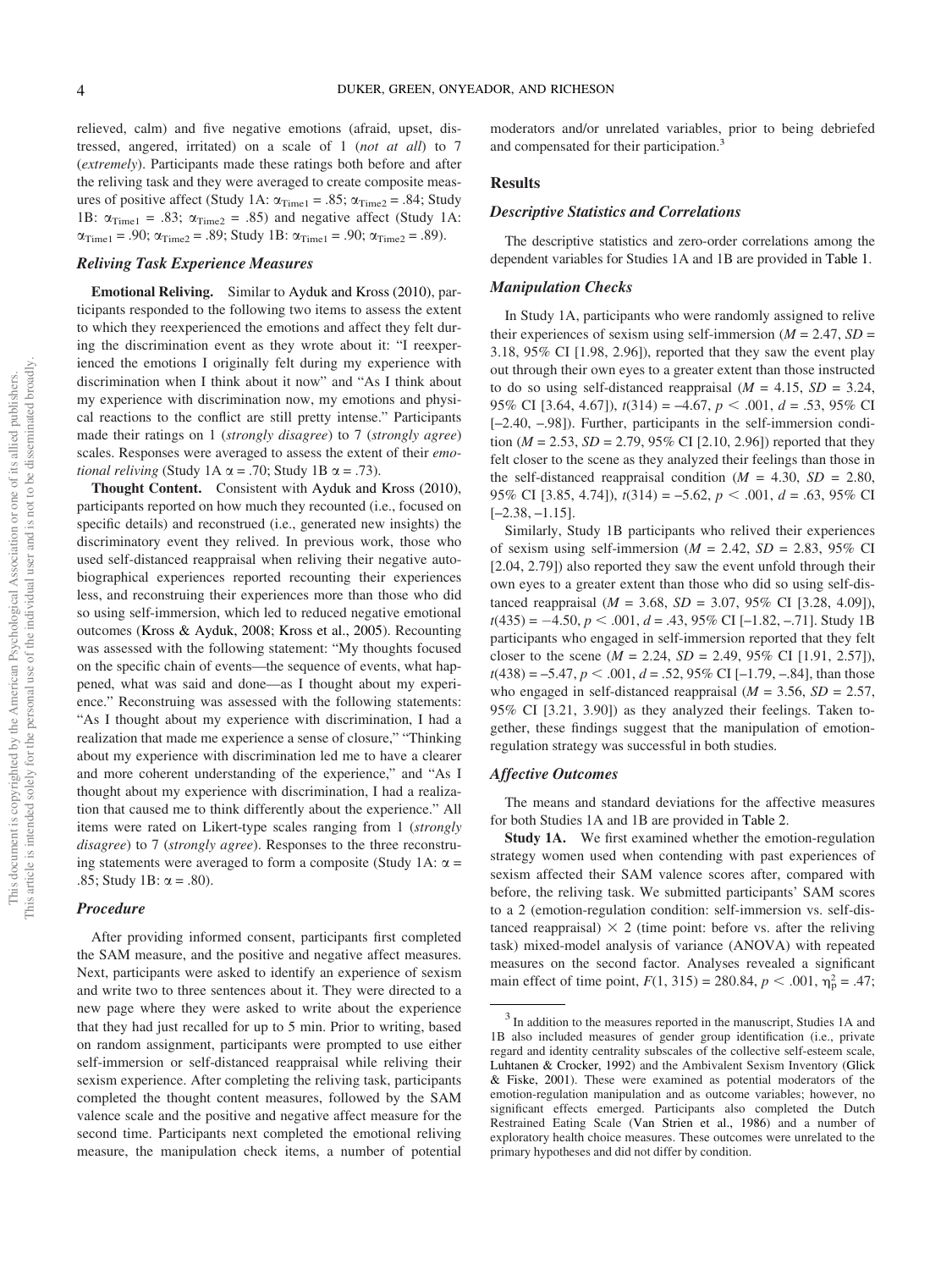This document is copyrighted by the American Psychological Association or one of its allied publishers.<br>This article is intended solely for the personal use of the individual user and is not to be disseminated broadly. This article is intended solely for the personal use of the individual user and is not to be disseminated broadly.This document is copyrighted by the American Psychological Association or one of its allied publishers.

Table 1

| J                        |
|--------------------------|
| ١                        |
| š                        |
|                          |
| ĺ<br>l                   |
| ì                        |
| ļ                        |
|                          |
|                          |
| $\overline{\phantom{a}}$ |
| ļ<br>I                   |
| ļ<br>∶                   |
| í<br>I                   |
|                          |
| ļ<br>١                   |

| Diantes 12 anal 12. Descriptive Dianomes and Let o-Oraer Correlations                                          |                          |                                            |                               |                                   |                                                                                                                                                                                                                                                                                                                                                                                                                                                                                                                                                                                                                                                      |                                                                                                                                                                                                                                                                                                                                                  |                                                                                                                                                                                                                                                                                                                                                                                  |                                                                                                                                                                                                                                                                                                                                                      |                                                                                                                                                                                                                                                                                                      |                                                                                                                                                             |                                                                            |         |                   |          |                |
|----------------------------------------------------------------------------------------------------------------|--------------------------|--------------------------------------------|-------------------------------|-----------------------------------|------------------------------------------------------------------------------------------------------------------------------------------------------------------------------------------------------------------------------------------------------------------------------------------------------------------------------------------------------------------------------------------------------------------------------------------------------------------------------------------------------------------------------------------------------------------------------------------------------------------------------------------------------|--------------------------------------------------------------------------------------------------------------------------------------------------------------------------------------------------------------------------------------------------------------------------------------------------------------------------------------------------|----------------------------------------------------------------------------------------------------------------------------------------------------------------------------------------------------------------------------------------------------------------------------------------------------------------------------------------------------------------------------------|------------------------------------------------------------------------------------------------------------------------------------------------------------------------------------------------------------------------------------------------------------------------------------------------------------------------------------------------------|------------------------------------------------------------------------------------------------------------------------------------------------------------------------------------------------------------------------------------------------------------------------------------------------------|-------------------------------------------------------------------------------------------------------------------------------------------------------------|----------------------------------------------------------------------------|---------|-------------------|----------|----------------|
| Measure                                                                                                        | z                        | $\mathbb{Z}$                               | S <sub>D</sub>                |                                   | 2                                                                                                                                                                                                                                                                                                                                                                                                                                                                                                                                                                                                                                                    | 3                                                                                                                                                                                                                                                                                                                                                | 4                                                                                                                                                                                                                                                                                                                                                                                | 5                                                                                                                                                                                                                                                                                                                                                    | $\circ$                                                                                                                                                                                                                                                                                              | Γ                                                                                                                                                           | ${}^{\circ}$                                                               | $\circ$ | $\approx$         | $\equiv$ | $\overline{c}$ |
|                                                                                                                |                          | 5.21                                       | $\widetilde{\mathcal{R}}$     |                                   |                                                                                                                                                                                                                                                                                                                                                                                                                                                                                                                                                                                                                                                      |                                                                                                                                                                                                                                                                                                                                                  | Study 1A                                                                                                                                                                                                                                                                                                                                                                         |                                                                                                                                                                                                                                                                                                                                                      |                                                                                                                                                                                                                                                                                                      |                                                                                                                                                             |                                                                            |         |                   |          |                |
| $1. Time 1 SAM2. Time 2 SAM3. Time 1 PA$                                                                       | nnannannan<br>Dananannan | 4.64                                       |                               | $.64***$                          |                                                                                                                                                                                                                                                                                                                                                                                                                                                                                                                                                                                                                                                      |                                                                                                                                                                                                                                                                                                                                                  |                                                                                                                                                                                                                                                                                                                                                                                  |                                                                                                                                                                                                                                                                                                                                                      |                                                                                                                                                                                                                                                                                                      |                                                                                                                                                             |                                                                            |         |                   |          |                |
|                                                                                                                |                          |                                            | 85495838<br>85495838          | 88                                |                                                                                                                                                                                                                                                                                                                                                                                                                                                                                                                                                                                                                                                      |                                                                                                                                                                                                                                                                                                                                                  |                                                                                                                                                                                                                                                                                                                                                                                  |                                                                                                                                                                                                                                                                                                                                                      |                                                                                                                                                                                                                                                                                                      |                                                                                                                                                             |                                                                            |         |                   |          |                |
| 4. Time 2 PA                                                                                                   |                          |                                            |                               | $49***$                           |                                                                                                                                                                                                                                                                                                                                                                                                                                                                                                                                                                                                                                                      |                                                                                                                                                                                                                                                                                                                                                  |                                                                                                                                                                                                                                                                                                                                                                                  |                                                                                                                                                                                                                                                                                                                                                      |                                                                                                                                                                                                                                                                                                      |                                                                                                                                                             |                                                                            |         |                   |          |                |
| 5. Time 1 NA                                                                                                   |                          |                                            |                               | $-.57***$                         |                                                                                                                                                                                                                                                                                                                                                                                                                                                                                                                                                                                                                                                      |                                                                                                                                                                                                                                                                                                                                                  |                                                                                                                                                                                                                                                                                                                                                                                  |                                                                                                                                                                                                                                                                                                                                                      |                                                                                                                                                                                                                                                                                                      |                                                                                                                                                             |                                                                            |         |                   |          |                |
| 6. Time 2 NA                                                                                                   |                          |                                            |                               | $-0.29***$                        |                                                                                                                                                                                                                                                                                                                                                                                                                                                                                                                                                                                                                                                      |                                                                                                                                                                                                                                                                                                                                                  |                                                                                                                                                                                                                                                                                                                                                                                  |                                                                                                                                                                                                                                                                                                                                                      |                                                                                                                                                                                                                                                                                                      |                                                                                                                                                             |                                                                            |         |                   |          |                |
| 7. Emotional reliving                                                                                          |                          | $488778847$<br>$36778847$                  |                               | $-0.03$                           | $\begin{array}{l} 4.45\atop{84} \put(0,0){\scriptstyle\stackrel{***}{\scriptstyle\stackrel{***}{\scriptstyle\stackrel{***}{\scriptstyle\stackrel{***}{\scriptstyle\stackrel{***}{\scriptstyle\stackrel{***}{\scriptstyle\stackrel{***}{\scriptstyle\stackrel{***}{\scriptstyle\stackrel{***}{\scriptstyle\stackrel{***}{\scriptstyle\stackrel{***}{\scriptstyle\stackrel{***}{\scriptstyle\stackrel{***}{\scriptstyle\stackrel{***}{\scriptstyle\stackrel{***}{\scriptstyle\stackrel{***}{\scriptstyle\stackrel{***}{\scriptstyle\stackrel{***}{\scriptstyle\stackrel{***}{\scriptstyle\stackrel{***}{\scriptstyle\stackrel{***}{\scriptstyle\stack$ | $\begin{array}{r} 10.3 \\ -3.04 \\ -1.07 \\ -1.07 \\ -1.07 \\ -1.07 \\ -1.07 \\ -1.08 \\ -1.08 \\ -1.08 \\ -1.01 \\ -1.03 \\ -1.04 \\ -1.03 \\ -1.04 \\ -1.03 \\ -1.01 \\ -1.03 \\ -1.01 \\ -1.03 \\ -1.01 \\ -1.03 \\ -1.01 \\ -1.03 \\ -1.03 \\ -1.04 \\ -1.03 \\ -1.04 \\ -1.03 \\ -1.04 \\ -1.05 \\ -1.05 \\ -1.05 \\ -1.07 \\ -1.07 \\ -1.$ | $-17**$<br>$-17**$<br>$-18***$<br>$-16**$<br>$-16**$<br>$-16**$<br>$-16**$                                                                                                                                                                                                                                                                                                       | $\frac{1}{4}$<br>$\frac{1}{4}$<br>$\frac{1}{4}$<br>$\frac{1}{4}$<br>$\frac{1}{4}$<br>$\frac{1}{4}$<br>$\frac{1}{4}$<br>$\frac{1}{4}$<br>$\frac{1}{4}$<br>$\frac{1}{4}$<br>$\frac{1}{4}$<br>$\frac{1}{4}$<br>$\frac{1}{4}$<br>$\frac{1}{4}$<br>$\frac{1}{4}$<br>$\frac{1}{4}$<br>$\frac{1}{4}$<br>$\frac{1}{4}$<br>$\frac{1}{4}$<br>$\frac{1}{4}$<br> | $\begin{array}{c} 1.42**\\ -1.01*\\ -1.01*\\ -1.01*\\ -1.01*\\ -1.01*\\ -1.01*\\ -1.01*\\ -1.01*\\ -1.01*\\ -1.01*\\ -1.01*\\ -1.01*\\ -1.01*\\ -1.01*\\ -1.01*\\ -1.01*\\ -1.01*\\ -1.01*\\ -1.01*\\ -1.01*\\ -1.01*\\ -1.01*\\ -1.01*\\ -1.01*\\ -1.01*\\ -1.01*\\ -1.01*\\ -1.01*\\ -1.01*\\ -1.$ |                                                                                                                                                             |                                                                            |         |                   |          |                |
| 8. Recounting                                                                                                  |                          |                                            |                               | $.11*$<br>$.18**$                 |                                                                                                                                                                                                                                                                                                                                                                                                                                                                                                                                                                                                                                                      |                                                                                                                                                                                                                                                                                                                                                  |                                                                                                                                                                                                                                                                                                                                                                                  |                                                                                                                                                                                                                                                                                                                                                      |                                                                                                                                                                                                                                                                                                      |                                                                                                                                                             |                                                                            |         |                   |          |                |
| 9. Reconstruing                                                                                                |                          |                                            |                               |                                   |                                                                                                                                                                                                                                                                                                                                                                                                                                                                                                                                                                                                                                                      |                                                                                                                                                                                                                                                                                                                                                  |                                                                                                                                                                                                                                                                                                                                                                                  |                                                                                                                                                                                                                                                                                                                                                      |                                                                                                                                                                                                                                                                                                      |                                                                                                                                                             |                                                                            |         |                   |          |                |
| 10. Disc severity                                                                                              | 317                      | 4.13<br>2.97                               | 1.65                          | $\Xi$                             |                                                                                                                                                                                                                                                                                                                                                                                                                                                                                                                                                                                                                                                      |                                                                                                                                                                                                                                                                                                                                                  |                                                                                                                                                                                                                                                                                                                                                                                  |                                                                                                                                                                                                                                                                                                                                                      |                                                                                                                                                                                                                                                                                                      | $\begin{array}{c}\n * \\  +\frac{1}{2} \\  +\frac{1}{2} \\  +\frac{1}{2} \\  +\frac{1}{2} \\  +\frac{1}{2} \\  +\frac{1}{2} \\  -\frac{1}{2}\n \end{array}$ | $\frac{10^{+}}{13^{+}}$                                                    |         |                   |          |                |
| 11. Disc frequency                                                                                             |                          |                                            | 1.69                          | $-0.06$                           |                                                                                                                                                                                                                                                                                                                                                                                                                                                                                                                                                                                                                                                      |                                                                                                                                                                                                                                                                                                                                                  |                                                                                                                                                                                                                                                                                                                                                                                  |                                                                                                                                                                                                                                                                                                                                                      |                                                                                                                                                                                                                                                                                                      |                                                                                                                                                             |                                                                            | 893     |                   |          |                |
| Age of event<br>$\overline{q}$                                                                                 | 317                      | 4.43                                       | $\overline{172}$              | ā                                 |                                                                                                                                                                                                                                                                                                                                                                                                                                                                                                                                                                                                                                                      |                                                                                                                                                                                                                                                                                                                                                  |                                                                                                                                                                                                                                                                                                                                                                                  |                                                                                                                                                                                                                                                                                                                                                      |                                                                                                                                                                                                                                                                                                      |                                                                                                                                                             | $\overline{0}$                                                             |         | $.20***$<br>$.04$ | $-23***$ |                |
|                                                                                                                |                          |                                            |                               |                                   |                                                                                                                                                                                                                                                                                                                                                                                                                                                                                                                                                                                                                                                      |                                                                                                                                                                                                                                                                                                                                                  | Study 1B                                                                                                                                                                                                                                                                                                                                                                         |                                                                                                                                                                                                                                                                                                                                                      |                                                                                                                                                                                                                                                                                                      |                                                                                                                                                             |                                                                            |         |                   |          |                |
| 1. Time 1 SAM                                                                                                  | 442                      | 5.43                                       |                               |                                   |                                                                                                                                                                                                                                                                                                                                                                                                                                                                                                                                                                                                                                                      |                                                                                                                                                                                                                                                                                                                                                  |                                                                                                                                                                                                                                                                                                                                                                                  |                                                                                                                                                                                                                                                                                                                                                      |                                                                                                                                                                                                                                                                                                      |                                                                                                                                                             |                                                                            |         |                   |          |                |
| $2. Time 2 SAM3. Time 1 PA$                                                                                    | 444<br>444               | t S S S S S S S 4 17<br>T S S S S S S 4 17 | 223348<br>23345               | $49***$                           |                                                                                                                                                                                                                                                                                                                                                                                                                                                                                                                                                                                                                                                      |                                                                                                                                                                                                                                                                                                                                                  |                                                                                                                                                                                                                                                                                                                                                                                  |                                                                                                                                                                                                                                                                                                                                                      |                                                                                                                                                                                                                                                                                                      |                                                                                                                                                             |                                                                            |         |                   |          |                |
|                                                                                                                |                          |                                            |                               | $.61***$                          |                                                                                                                                                                                                                                                                                                                                                                                                                                                                                                                                                                                                                                                      |                                                                                                                                                                                                                                                                                                                                                  |                                                                                                                                                                                                                                                                                                                                                                                  |                                                                                                                                                                                                                                                                                                                                                      |                                                                                                                                                                                                                                                                                                      |                                                                                                                                                             |                                                                            |         |                   |          |                |
| 4. Time 2 PA                                                                                                   |                          |                                            |                               | $49***$                           |                                                                                                                                                                                                                                                                                                                                                                                                                                                                                                                                                                                                                                                      |                                                                                                                                                                                                                                                                                                                                                  |                                                                                                                                                                                                                                                                                                                                                                                  |                                                                                                                                                                                                                                                                                                                                                      |                                                                                                                                                                                                                                                                                                      |                                                                                                                                                             |                                                                            |         |                   |          |                |
| 5. Time 1 NA                                                                                                   | न न न न<br>से से से से   |                                            |                               | $-48***$                          |                                                                                                                                                                                                                                                                                                                                                                                                                                                                                                                                                                                                                                                      |                                                                                                                                                                                                                                                                                                                                                  |                                                                                                                                                                                                                                                                                                                                                                                  |                                                                                                                                                                                                                                                                                                                                                      |                                                                                                                                                                                                                                                                                                      |                                                                                                                                                             |                                                                            |         |                   |          |                |
| 6. Time 2 NA                                                                                                   |                          |                                            | $\frac{46}{1.32}$             | $-0.24***$                        |                                                                                                                                                                                                                                                                                                                                                                                                                                                                                                                                                                                                                                                      |                                                                                                                                                                                                                                                                                                                                                  |                                                                                                                                                                                                                                                                                                                                                                                  |                                                                                                                                                                                                                                                                                                                                                      |                                                                                                                                                                                                                                                                                                      |                                                                                                                                                             |                                                                            |         |                   |          |                |
| 7. Emotional reliving                                                                                          |                          |                                            |                               | $\mathop{\mathrm{SO}}\nolimits^*$ |                                                                                                                                                                                                                                                                                                                                                                                                                                                                                                                                                                                                                                                      |                                                                                                                                                                                                                                                                                                                                                  |                                                                                                                                                                                                                                                                                                                                                                                  |                                                                                                                                                                                                                                                                                                                                                      |                                                                                                                                                                                                                                                                                                      |                                                                                                                                                             |                                                                            |         |                   |          |                |
| 8. Recounting                                                                                                  |                          |                                            |                               |                                   |                                                                                                                                                                                                                                                                                                                                                                                                                                                                                                                                                                                                                                                      |                                                                                                                                                                                                                                                                                                                                                  |                                                                                                                                                                                                                                                                                                                                                                                  |                                                                                                                                                                                                                                                                                                                                                      |                                                                                                                                                                                                                                                                                                      |                                                                                                                                                             |                                                                            |         |                   |          |                |
| 9. Reconstruing                                                                                                |                          |                                            | 1.45                          | $.12*$                            |                                                                                                                                                                                                                                                                                                                                                                                                                                                                                                                                                                                                                                                      |                                                                                                                                                                                                                                                                                                                                                  |                                                                                                                                                                                                                                                                                                                                                                                  |                                                                                                                                                                                                                                                                                                                                                      |                                                                                                                                                                                                                                                                                                      |                                                                                                                                                             |                                                                            |         |                   |          |                |
| 10. Disc severity                                                                                              | 442<br>442               |                                            |                               | S.                                | $\begin{array}{r} .31***\\ .65***\\ .65***\\ .65***\\ -.25***\\ -.67***\\ -.67***\\ -.67***\\ -.75***\\ -.75***\\ -.75***\\ -.75***\\ -.75***\\ -.85***\\ .665***\\ .665***\\ .665***\\ .665***\\ .665***\\ .665***\\ .665***\\ .665***\\ .665***\\ .665***\\ .665***\\ .665***\\ .665***\\ .665***\\ .665***\\ .665***\\ .665***\\ .665***\\ .665***\\ .665***\\ .665***\\ .665***\\ .665***\\ .665***$                                                                                                                                                                                                                                             | $-57$<br>$-74$<br>$-105$<br>$-105$<br>$-105$<br>$-105$<br>$-105$<br>$-105$<br>$-105$<br>$-105$<br>$-105$<br>$-105$                                                                                                                                                                                                                               | $\begin{array}{r} -\frac{1}{10} \\ -\frac{10}{38} \\ -\frac{38}{38} \\ -\frac{20}{38} \\ -\frac{10}{38} \\ -\frac{10}{14} \\ -\frac{10}{12} \\ -\frac{10}{12} \\ -\frac{10}{12} \\ -\frac{10}{12} \\ -\frac{10}{12} \\ -\frac{10}{12} \\ -\frac{10}{12} \\ -\frac{10}{12} \\ -\frac{10}{12} \\ -\frac{10}{12} \\ -\frac{10}{12} \\ -\frac{10}{12} \\ -\frac{10}{12} \\ -\frac{1$ | $48***$<br>$-0.05$<br>$-0.05$<br>$-0.05$<br>$-0.05$<br>$-0.05$<br>$-0.05$<br>$-0.05$                                                                                                                                                                                                                                                                 | $47***$<br>$16***$<br>$16***$<br>$-13***$<br>$41***$<br>$20***$                                                                                                                                                                                                                                      | $44***$<br>$02***$<br>$03***$<br>$03***$<br>$03***$                                                                                                         | $\overline{5}$ $\overline{5}$ $\overline{5}$ $\overline{5}$ $\overline{5}$ |         |                   |          |                |
| 11. Disc frequency                                                                                             | 442                      | 3.03                                       | 1.64                          | $-.16***$                         |                                                                                                                                                                                                                                                                                                                                                                                                                                                                                                                                                                                                                                                      |                                                                                                                                                                                                                                                                                                                                                  |                                                                                                                                                                                                                                                                                                                                                                                  |                                                                                                                                                                                                                                                                                                                                                      |                                                                                                                                                                                                                                                                                                      |                                                                                                                                                             |                                                                            | $-0.5$  | $.14**$           |          |                |
| 12. Age of event                                                                                               | 442                      | 4.54                                       | 69.                           | $\infty$                          |                                                                                                                                                                                                                                                                                                                                                                                                                                                                                                                                                                                                                                                      |                                                                                                                                                                                                                                                                                                                                                  | .06                                                                                                                                                                                                                                                                                                                                                                              |                                                                                                                                                                                                                                                                                                                                                      |                                                                                                                                                                                                                                                                                                      | $-14**$                                                                                                                                                     |                                                                            | $\Xi$   | $.08^{+}$         | $-38***$ |                |
| SAM = Self-Assessment Manikin; $PA =$ positive affect; $NA =$ negative affect; Disc = discrimination.<br>Note. |                          |                                            |                               |                                   |                                                                                                                                                                                                                                                                                                                                                                                                                                                                                                                                                                                                                                                      |                                                                                                                                                                                                                                                                                                                                                  |                                                                                                                                                                                                                                                                                                                                                                                  |                                                                                                                                                                                                                                                                                                                                                      |                                                                                                                                                                                                                                                                                                      |                                                                                                                                                             |                                                                            |         |                   |          |                |
| $p < 10.$ * $p < 0.05$ .                                                                                       |                          |                                            | ** $p < .01$ . *** $p < .001$ |                                   |                                                                                                                                                                                                                                                                                                                                                                                                                                                                                                                                                                                                                                                      |                                                                                                                                                                                                                                                                                                                                                  |                                                                                                                                                                                                                                                                                                                                                                                  |                                                                                                                                                                                                                                                                                                                                                      |                                                                                                                                                                                                                                                                                                      |                                                                                                                                                             |                                                                            |         |                   |          |                |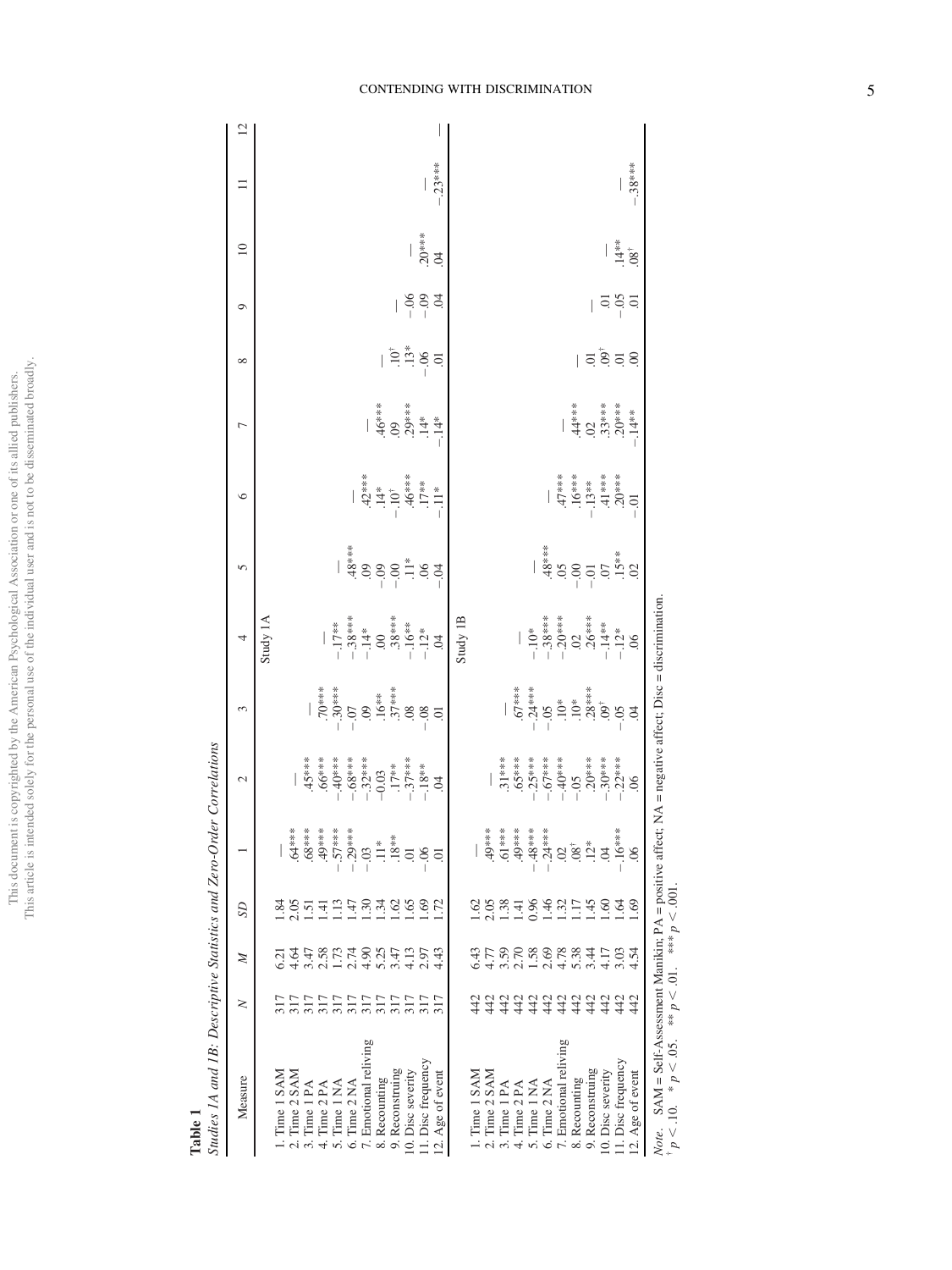| <b>Table 2</b> |                                                                |
|----------------|----------------------------------------------------------------|
|                | Affect Measures in Studies 1A and 1B: Estimated Marginal Means |

|                |      | Study 1A $(n = 317)$ |              |                  | Study 1B $(n = 442)$ |              |
|----------------|------|----------------------|--------------|------------------|----------------------|--------------|
| Affect measure | M    | <i>SD</i>            | 95% CI       | $\boldsymbol{M}$ | SD.                  | 95% CI       |
| PA(T1)         | 3.47 | 1.51                 | [3.30, 3.63] | 3.59             | 1.38                 | [3.46, 3.72] |
| PA(T2)         | 2.58 | 1.41                 | [2.43, 2.74] | 2.70             | 1.41                 | [2.57, 2.83] |
| NA(T1)         | 1.73 | 1.13                 | [1.60, 1.85] | 1.58             | .96                  | [1.49, 1.67] |
| NA(T2)         | 2.74 | 1.47                 | [2.57, 2.90] | 2.69             | 1.46                 | [2.55, 2.82] |
| SAM(T1)        | 6.21 | 1.84                 | [6.01, 6.42] | 6.43             | 1.62                 | [6.28, 6.59] |
| SAM(T2)        | 4.64 | 2.05                 | [4.41, 4.87] | 4.77             | 2.05                 | [4.57, 4.96] |

Note. SAM = Self-Assessment Manikin; PA = positive affect; NA = negative affect.

compared with baseline (i.e., before the reliving task), such that participants reported less positive affect after engaging in the reliving task. Contrary to predictions, however, this effect was not moderated by participants' emotion-regulation condition,  $F(1, 315)$  = .88,  $p = .348$ ,  $\eta_p^2 = .00$ .

We next examined participants' positive and negative affect ratings with the same mixed-model ANOVA. Analyses, once again, revealed the main effect of time point for both positive affect,  $F(1, 315) = 193.10, p < .001, \eta_p^2 = .38$ , and negative affect,  $F(1, 315) = 175.46, p < .001, \eta_p^2 = .36.$  Neither effect was moderated by emotion-regulation condition: positive affect interaction,  $F(1, 315) = .00$ ,  $p = .952$ ,  $\eta_p^2 = .00$ ; negative affect interaction,  $F(1, 315) = .05$ ,  $p = .825$ ,  $\eta_{\rm p}^2 = .00$ .

Study 1B. Replicating Study 1A, analyses revealed a significant main effect of time point on the SAM,  $F(1, 439) = 343.36$ ,  $p < .001$ ,  $\eta_p^2 = .44$ . Similarly, the main effect of time point was significant for both positive affect,  $F(1, 439) = 279.40, p < .001$ ,  $m_{\rm p}^2$  = .39, and negative affect,  $F(1, 438) = 313.15$ ,  $p < .001$ ,  $m_{\rm p}^2$ = .42. Importantly, and replicating the null effects from Study 1A, none of these effects was moderated by participants' emotion-regulation condition (all  $ps > .55$ ).

#### Emotional Reliving

Study 1A. Consistent with hypotheses, results revealed that women who used self-distanced reappraisal ( $M = 4.74$ ,  $SD = 1.35$ , 95% CI [4.52, 4.95]) reported less emotional reliving than those who engaged in self-immersion ( $M = 5.05$ ,  $SD = 1.24$ , 95% CI  $[4.86, 5.24]$ ,  $t(310) = 2.15$ ,  $p = .032$ ,  $d = .24$ .

Study 1B. This effect did not replicate in Study 1B. Participants in the self-distanced reappraisal condition ( $M = 4.74$ ,  $SD = 1.32$ , 95% CI [4.57, 4.92]) did not report significantly less emotional reliving compared with those participants in the self-immersion condition ( $M = 4.82$ ,  $SD = 1.32$ ,  $95\%$  CI [4.64, 4.99]),  $t(439) =$ .60,  $p = .547$ ,  $d = .06$ .

#### Thought Content

Analyses did not reveal the expected differences between emotion-regulation conditions for either recounting,  $t(315) = .39$ ,  $p =$ .698,  $d = .04$ , or reconstruing,  $t(315) = .62$ ,  $p = .537$ ,  $d = .07$ , in Study 1A. Similarly, no differences emerged on either the recounting,  $t(439) = 1.13$ ,  $p = .26$ ,  $d = .11$ , or reconstruing, t  $(436) = .31, p = .76, d = .03$ , measures in Study 1B. The condition means for these measures for both studies are provided in [Table 3.](#page-6-0)

#### **Discussion**

Studies 1A and 1B examined the affective consequences of using self-distanced reappraisal, compared with self-immersion, when contending with past experiences of sexism. Similar to findings from previous research (e.g., Gibbons et al., 2010), results revealed that reliving an experience of sexism was sufficient to reduce participants' positive affect and increase their negative affect. Contrary to predictions, however, we found little evidence in either study to suggest that self-distanced reappraisal alleviates the affective burden of reliving sexist events. Specifically, neither study revealed evidence that self-distanced reappraisal during the reliving task resulted in better affective outcomes on either the SAM or positive and negative affect ratings, compared with selfimmersion. In other words, contrary to previous research (Ayduk & Kross, 2008), the results of these two studies do not indicate that engaging in self-distanced reappraisal when recalling an experience with sexism provides affective relief relative to selfimmersion.

<span id="page-6-0"></span>

| Thought Content Measures in Studies 1A and 1B: Estimated Marginal Means by Condition |  |  |  |
|--------------------------------------------------------------------------------------|--|--|--|
|--------------------------------------------------------------------------------------|--|--|--|

|                         |              | Immersion condition ( $n = 162$ ) |              |      | Self-distanced condition ( $n = 155$ ) |              |
|-------------------------|--------------|-----------------------------------|--------------|------|----------------------------------------|--------------|
| Thought content measure | M            | <i>SD</i>                         | 95% CI       | M    | <i>SD</i>                              | 95% CI       |
|                         |              |                                   | Study 1A     |      |                                        |              |
| Recounting              | 5.28         | 1.35                              | [5.07, 5.49] | 5.22 | 1.33                                   | [5.01, 5.43] |
| Reconstruing            | 3.52<br>1.73 |                                   | [3.25, 3.79] | 3.41 | 1.49                                   | [3.17, 3.64] |
|                         |              |                                   | Study 1B     |      |                                        |              |
| Recounting              | 5.45         | 1.16                              | [5.29, 5.60] | 5.32 | 1.18                                   | [5.16, 5.48] |
| Reconstruing            | 3.46         | 1.52                              | [3.26, 3.66] | 3.42 | 1.38                                   | [3.24, 3.60] |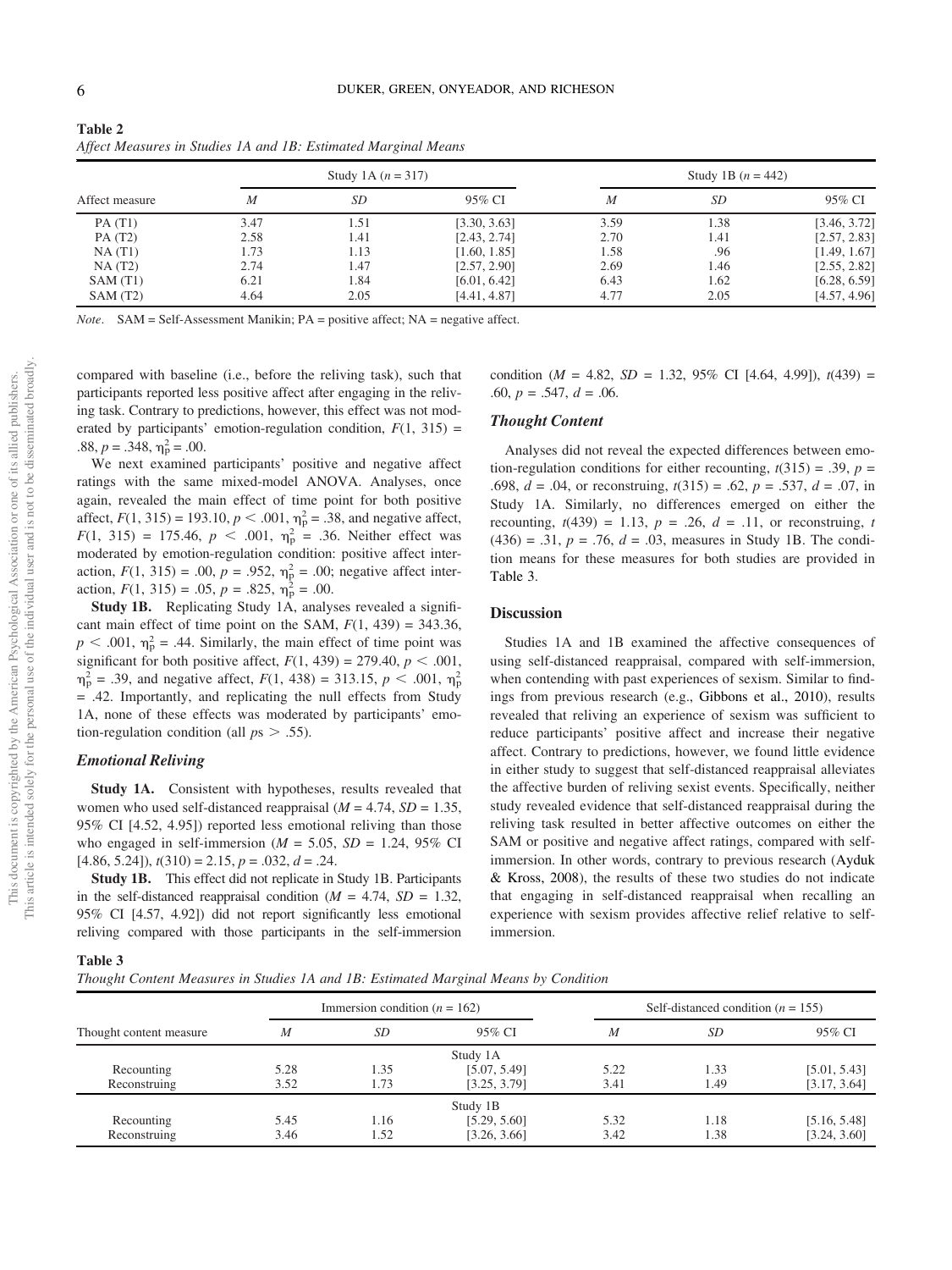Although it is difficult to interpret any null result with confidence, one potential explanation is that the previous research demonstrating affective as well as other benefits of self-distanced reappraisal compared with self-immersion has largely considered the processing of interpersonal stressors (e.g., Kross et al., 2005). Perhaps the psychological harm associated with group-level stressors, such as group-based discrimination, is less amenable to repair through self-distanced reappraisal (e.g., Ford & Troy, 2019). Specifically, reappraising a discrimination experience may lead individuals to focus on the lack of controllability of the situation (i.e., they cannot simply refrain from possessing a devalued social identity to prevent future harms), which may increase the experience of negative affect (e.g., Major & O'Brien, 2005; Pascoe & Smart Richman, 2009; Zeiders et al., 2012). Further, for at least some members of societally stigmatized groups, discrimination may be a chronic and pervasive source of stress (e.g., Clark et al., 1999; Richman et al., 2007), unlike many types of acute interpersonal stressors (e.g., anxiety about an upcoming exam, or a fight with one's romantic partner). Because self-distanced reappraisal requires people to adopt a third-person perspective about their experience, it may actually remind members of stigmatized social groups of how common such discriminatory events are (Libby & Eibach, 2011), which is unlikely to blunt any negative affect. Self-distanced reappraisal, in other words, might not be as useful at reducing negative affect when individuals are contending with stressful events that are perceived to be less controllable and/or due to group-level characteristics such as discrimination, compared with interpersonal stressors due to individual-level characteristics or behaviors (e.g., Gonzales et al., 2001; Smith et al., 2007; Soto et al., 2012; Wadsworth & Berger, 2006). Future research is necessary to examine these possibilities directly.

Even without clear understanding of why self-distanced reappraisal was not beneficial for the participants in our studies, it is important to identify emotion-regulation strategies that may be effective at reducing some of the negative affect that stems from reliving discriminatory events. To that end, Study 2 explored whether a different type of reappraisal (i.e., positive reappraisal) might be effective at reducing negative affect in the wake of discrimination.

#### Study 2

The previous two studies investigated whether engaging in self-distanced reappraisal compared with self-immersion while contending with past experiences of sexism produced less negative (and more positive) affect. In both studies, we found that reliving past incidents of sexism is not only distressing, but equally so when processed using self-distanced reappraisal, compared with self-immersion. These null results are especially disappointing, given the body of evidence that self-distanced reappraisal can relieve psychological stress, at least in many circumstances (Orvell et al., 2019). Given the burden that experiencing discrimination can place on members of stigmatized groups, however, we thought it essential to test the efficacy of a third emotion-regulation strategy, positive reappraisal, or focusing on the positive aspects or outcomes of a specific situation (Shiota & Levenson, 2012).

Relative to self-distanced reappraisal (and also, presumably, self-immersion), positive reappraisal may be able to blunt the negative affective outcomes that emerge when contending with chronic and often uncontrollable stressors, such as group-based discrimination. Specifically, because positive reappraisal requires people to reconstrue the negative event, for instance, by engaging in benefit-finding, it may be a more effective emotion-regulation strategy than distancing from the event (i.e., distanced reappraisal; Shiota & Levenson, 2012). Indeed, Rood and colleagues (2012) found that adolescents who engaged in benefitfinding (i.e., thinking about what they learned from the event or how it made them stronger) when reflecting on a recent stressful event such as the death of a loved one, reported more positive (and less negative) affect, relative to adolescents who engaged in either self-distanced reappraisal or self-immersion (i.e., rumination). Study 2 tested whether this may also be the case for women contending with experiences of sexism.

One form of positive reappraisal that is thought to be especially effective in terms of engendering an array of adaptive outcomes is the generation of redemption narratives. In his life story model of identity, McAdams (2001) posited that people construct integrative narratives regarding their identity that involve reimagined events from the past, which help them to understand the present and inform the future. Redemption narratives involve (re)construing these kinds of events in ways that connect them to positive outcomes/states in the present (McAdams, 2006). Redemption narratives include, for instance, stories about overcoming adversity and growing from negative life experiences and hardships. Among a sample of middle-aged adults and college students, McAdams and colleagues (1997) found that individuals who generated redemption narratives about their lives were also higher in selfesteem and life satisfaction, and less likely to suffer from depression. Further, these positive outcomes are thought to emerge because individuals were able to grow and learn from their negative life experiences, rather than getting proverbially stuck in the past or derailed by them (Affleck & Tennen, 1996). Generating redemption narratives, therefore, may be an especially adaptive form of positive reappraisal that members of stigmatized groups can use to cope with past discrimination experiences.

Recent research suggests that individuals can be prompted to create a redemption narrative regarding a negative past event and, further, that doing so can result in positive outcomes in intergroup contexts, such as engendering more prosocial orientations regarding outgroups (Rotella et al., 2015). Finding or even seeking redemption while reliving past experiences of discrimination, for instance by linking those experiences to increased resilience to cope with future incidents of unfair treatment (McAdams et al., 2001; Rusting & DeHart, 2000; Webb et al., 2012), may similarly result in downstream positive affective outcomes for members of stigmatized groups. In other words, it is possible that attempting to engage in positive reappraisal through the generation of a redemption narrative regarding a past discrimination experience could result in less negative affective outcomes than reliving it from either a self-distanced or self-immersed perspective. The aim of Study 2 was to test this possibility.

#### Method

#### **Participants**

We recruited 472 participants via MTurk. Thirteen participants were excluded for self-identifying as male, and another five were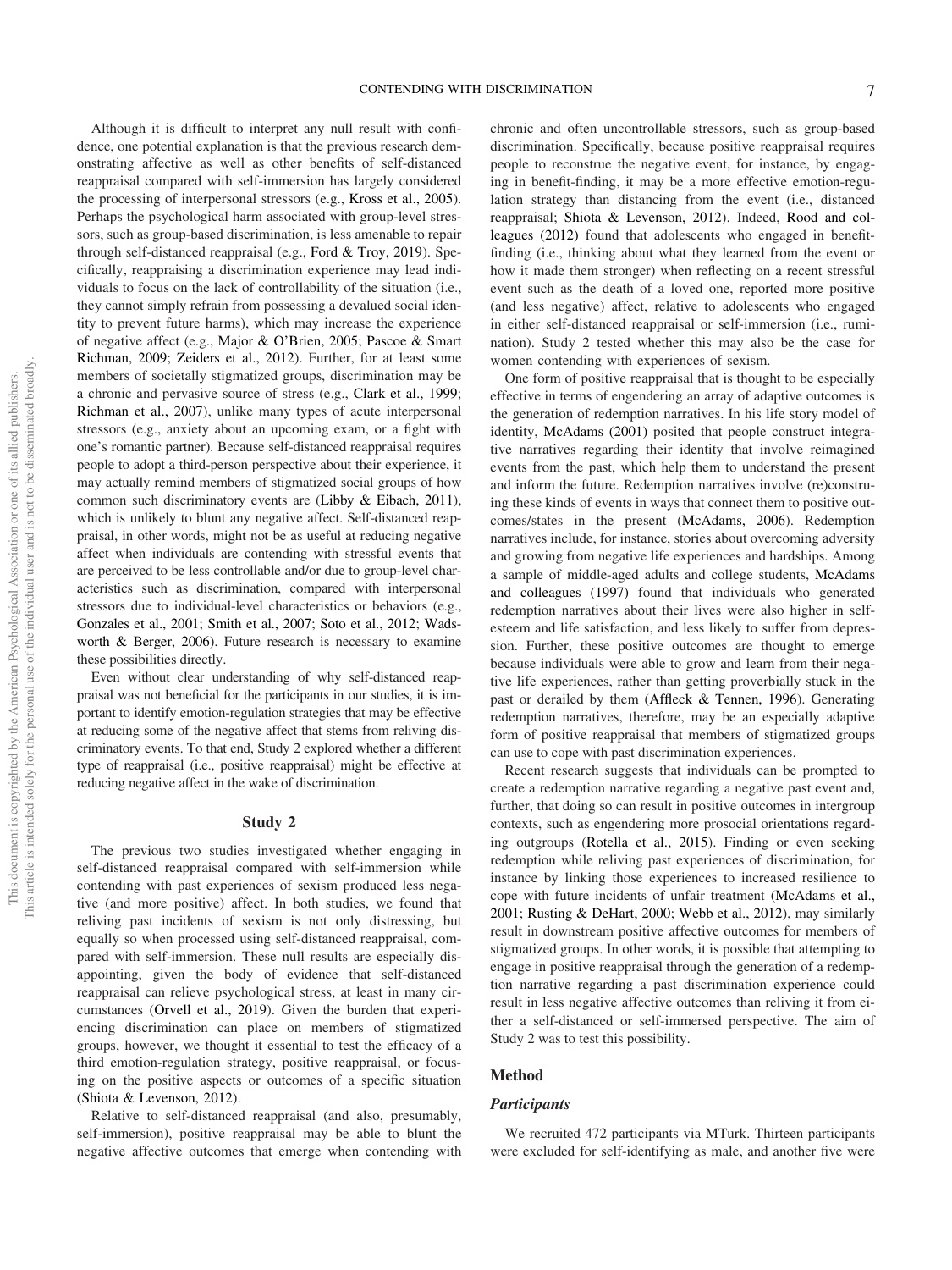excluded because they did not write about an instance of sexism. Data from one additional participant, who attempted to take the study twice, was excluded, resulting in a final sample of 453 women (322 White;  $M_{\text{age}} = 39.7$  years,  $SD = 13.19$ ).<sup>4</sup> The methods and materials for Study 2 were approved by the Institutional Review Board at Yale University.5

#### Manipulation and Measures

Sexism Reliving Task. Participants were asked to recall a time when they believed that someone discriminated against them because of sexism. They were given examples of scenarios that might fit the bill (e.g., "derogatory comments and slights, poor treatment during interactions at work, or restaurants, or other public spaces") to prompt them, and were instructed to take a few moments to bring something to mind. They were given space to write a few brief sentences about the past sexist event that they called to mind.

Emotion-Regulation Manipulation. Participants were randomly assigned to reflect on their experience using one of three emotion-regulation conditions: self-immersion, self-distanced reappraisal, or positive reappraisal via generating redemption narratives. Participants in the self-immersion and self-distanced reappraisal conditions were given the same instructions as described in Studies 1A and 1B. Those in the redemption narrative condition were asked to write about their experience with a particular focus on what they learned or how they grew from it. They were instructed as follows:

As you re-live this experience, please try to understand why you felt the way you did in the experience you just recalled by describing what lessons you learned, or how you grew from your experience with discrimination. Please describe how this experience has shaped how you feel, think, or even, who you are.

To help participants better understand how to implement the emotion-regulation strategy to which they had been assigned prior to engaging in the reliving task themselves, participants were shown an excerpt from a sample essay, ostensibly written by a participant in a previous study. Each participant read about the same incident—a female truck driver sharing an experience with a male colleague who undermined her. However, the essay was composed to conform to the emotion-regulation strategy to which the participant had been assigned. For example, participants assigned to the self-immersion condition saw an essay written from a first-person perspective. Those assigned to the self-distanced reappraisal condition saw the same essay written from a third-person perspective. Participants in the redemption narrative condition saw the same essay as those in the self-immersion condition, however, a few sentences were added to the end, wherein the writer connects positive personal growth in the present to her past discrimination experience. Importantly, the redemption narrative instructions and sample essay were presented in the first person, similar to the selfimmersed condition essay and in contrast to the self-distanced reappraisal essay (see the online supplemental material present in the osf link for more information).

#### Manipulation Checks

Participants completed the same two manipulation check questions described in Studies 1A & 1B to capture the extent to which

they engaged in self-immersion versus self-distanced reappraisal. In addition, they responded to a third question to assess the extent to which they complied with the instructions in the redemption narrative condition: "To what extent did you try to imagine how you were affected or transformed by the experience you mentioned during the five-minute writing exercise?" Participants made their responses to this and the other items on Likert-type scales ranging from 1 (not at all) to 7 (extremely).

#### Affective Outcomes

As in Studies 1A and 1B, the SAM valence scale measured affect before and after the reliving task. Participants also completed the same 10-item scale that assessed their positive ( $\alpha = .86$ ) and negative ( $\alpha$  = .90) affect, but in the present study, they did so only after the reliving task.<sup>6</sup>

#### Reliving Task Experience Measures

Emotional Reliving. Participants responded to the same items to assess their extent of emotional reliving ( $\alpha = .75$ ) described in Studies 1A and 1B.

Thought Content. The same items described in Studies 1A and 1B were used to assess recounting and reconstruing ( $\alpha = .76$ ).

#### Procedure

After providing informed consent, participants completed the SAM valence scale to assess their baseline positive affect. Participants were next asked to identify a past experience of sexism and write two to three sentences about it. After, participants advanced to a new page where they were asked to relive their experience by writing a short essay about it. Prior to doing so, participants were randomly assigned to process their experience using one of the three emotion-regulation strategies. To facilitate their doing so, they first read a sample essay that corresponded with the emotionregulation strategy to which they had been assigned. Participants were given up to 5 min to write their essays. After, participants

<sup>4</sup> We conducted a priori power analysis using G\*Power (Faul et al., 2007) to detect a medium effect size, based again on the average effect sizes of findings from Levy, 2016 ( $\eta_p^2 = .0417$ ). Four hundred fifty participants were required to attain power of .80. We reduced the power level to the more-conventional .80 for this study due to affordability concerns stemming from the addition of a new experimental condition, which made a more strongly-powered study less feasible for this initial test.

 $5$  Participants responded to the same event-related questions described in Studies 1A and 1B, which, again, did not differ as a function of experimental condition. Moreover, analyses with these items included as covariates did not meaningfully differ from those reported in the main text. We also asked participants how resolved the experience was. Perhaps not surprisingly, those who generated redemption narratives subsequently rated their discrimination experiences as more resolved than participants in the other two conditions, who did not differ from one another. This and the other results of analyses of these items are provided in the online

supplemental material present in the osf link.<br><sup>6</sup> In addition to these items, participants also indicated the extent to which they experienced an additional nine emotions that have been found to be triggered by discrimination experiences in particular (e.g., outraged, annoyed) in past research (Jetten et al., 2013). These items are not included in the positive and negative affect composites reported in the main text, however, so we can better compare the results of this study to those observed in Studies 1A and 1B. When included in the composites, however, the results reported in the main text did not change in terms of their direction and results remained significant at  $p < .05$ .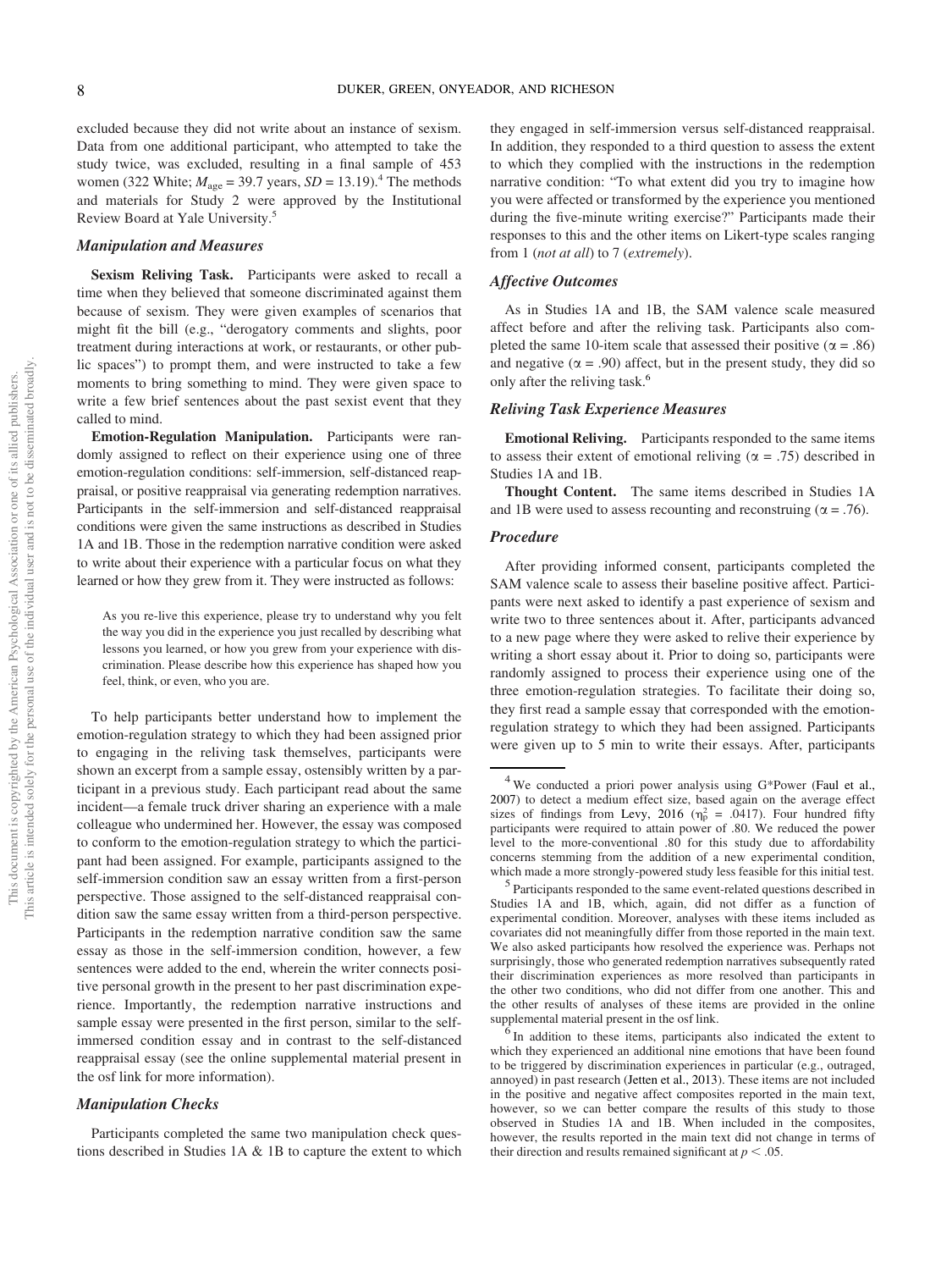| Table 4 |  |  |                                                             |
|---------|--|--|-------------------------------------------------------------|
|         |  |  | Study 2: Descriptive Statistics and Zero-Order Correlations |

| Measure               | Ν   | M    | SD     |           | $\mathcal{D}_{\mathcal{L}}$ |                  | 4         |           | 6               |                    | 8        | 9         | 10       | 11 |
|-----------------------|-----|------|--------|-----------|-----------------------------|------------------|-----------|-----------|-----------------|--------------------|----------|-----------|----------|----|
| 1. Time 1 SAM         | 453 | 6.46 | 1.59   |           |                             |                  |           |           |                 |                    |          |           |          |    |
| 2. Time 2 SAM         | 453 | 5.19 | 2.03   | $51***$   |                             |                  |           |           |                 |                    |          |           |          |    |
| 3. Positive affect    | 453 | 3.38 | 1.41   | $.41***$  | $69***$                     |                  |           |           |                 |                    |          |           |          |    |
| 4. Negative affect    | 453 | 3.01 | - 1.47 | $-.28***$ | $-.66***$                   | $-44***$         |           |           |                 |                    |          |           |          |    |
| 5. Emotional reliving | 453 | 4.73 | 1.36   | $-.05$    | $-.37***$                   | $-28***$         | $.50***$  |           |                 |                    |          |           |          |    |
| 6. Recounting         | 453 | 5.49 | 1.04   | .03       | $-.11*$                     | $-.09^{\dagger}$ | $.14**$   | $.35***$  |                 |                    |          |           |          |    |
| 7. Reconstruing       | 453 | 3.95 | 1.32   | $.13***$  | $.31***$                    | $.39***$         | $-.20***$ | $-.09*$   | $-.03$          |                    |          |           |          |    |
| 8. Disc severity      | 453 | 4.25 | 1.62   | $-.06$    | $-.25***$                   | $-12**$          | $38***$   | $.40***$  | $.12*$          | $-.05$             |          |           |          |    |
| 9. Disc frequency     | 453 | 3.47 | 1.73   | $-.07$    | $-.16***$                   | $-.14**$         | $25***$   | $31***$   | $.09^{\dagger}$ | $-.06$             | $.19***$ |           |          |    |
| 10. Age of event      | 453 | 4.66 | 1.73   | .01       | .02                         | $.08^{\dagger}$  | $-.07$    | $-.15**$  | $-.01$          | $.09$ <sup>t</sup> | .06      | $-.32***$ |          |    |
| 11. Event resolution  | 453 | 4.75 | 2.00   | $.13**$   | $.29***$                    | $.37***$         | $-.31***$ | $-.26***$ | $-.06$          | $.28***$           | $-.15**$ | $-.26***$ | $.32***$ |    |

*Note.* SAM = Self-Assessment Manikin; Disc = discrimination.  $p < .10.$  \* p < .05. \*\* p < .01. \*\*\* p < .001.

completed the SAM a second time, followed by the measures of positive and negative affect. They next completed the manipulation checks, emotional reliving, and thought content measures. Last, participants completed a brief demographic survey prior to being debriefed and compensated for their participation.<sup>7</sup>

#### Results

#### Descriptive Statistics and Correlations

Descriptive statistics and zero-order correlations for variables in Study 2 are provided in Table 4.

#### Manipulation Checks

Participants' scores on each of the manipulation check items were submitted to a one-way ANOVA. As expected, participants in the self-immersion condition ( $M = 2.78$ ,  $SD = 2.26$ , 95% CI [2.41, 3.14]) reported that they saw the event unfold through their own eyes to a greater extent than those in the self-distanced reappraisal condition ( $M = 3.85$ ,  $SD = 2.67$ , 95% CI [3.43, 4.28],  $p < .001$ ,  $d =$ .43) or those in the redemption narrative condition ( $M = 3.47$ ,  $SD =$ 2.58, 95% CI [3.05, 3.88],  $p = .028$ ,  $d = .28$ ),  $F(2, 450) = 7.12$ ,  $p <$ .001,  $\eta_p^2 = .03$ . Also, as expected, participants in the self-distanced reappraisal condition ( $M = 4.03$ ,  $SD = 2.68$ , 95% CI [3.60, 4.45]) reported that they felt further away from the scene as they analyzed their feelings than did participants in the self-immersed condition  $(M = 3.20, SD = 2.57, 95\% \text{ CI} [2.79, 3.62]), p = .018, d = .31),$ however, they did not differ on this item from participants in the redemption narrative condition ( $M = 3.69$ ,  $SD = 2.57$ , 95% CI [3.27, 4.11],  $p = .26$ ,  $d = .13$ ),  $F(2, 450) = 3.83$ ,  $p = .022$ ,  $\eta_p^2 = .01$ . Surprisingly, participants' emotion-regulation condition did not lead to differences in the extent to which they reported imagining how they were transformed by their experience,  $F(2, 450) = 1.04$ ,  $p = .35, \eta_{\rm p}^2 = .00.$ 

#### Affective Outcomes

SAM Valence Scale. We next examined whether participants' affective responses to the reliving task differed based on their emotion-regulation strategy. Because participants recorded their SAM scores twice (i.e., before and after the reliving task), we submitted their scores to a 3 (emotion-regulation condition: selfimmersion, self-distanced reappraisal, redemption narrative)  $\times$  2

(time point: before vs. after the reliving task) ANOVA, with repeated measures on the second factor. Replicating the prior studies, analyses revealed a significant main effect of time point for SAM scores,  $F(1, 451) = 239.22$ ,  $p < .001$ ,  $\eta_p^2 = .35$ . Indeed, suggesting that they effectively generated and processed an experience of sexism, participants reported less positive affect on the SAM after engaging in the reliving task ( $M = 5.19$ ,  $SD = 2.03$ , 95% CI [5.00, 5.37]), compared with baseline ( $M = 6.46$ ,  $SD =$ 1.59, 95% CI [6.31, 6.61]).

Unlike in Studies 1A and 1B, however, analyses also revealed that this decline in positive affect was moderated by emotion-regulation condition ( $Fs = 21.86, p < .001, \eta_p^2 = .09$ ). Importantly, participants' baseline levels of affect as measured by the SAM did not differ by condition (all  $ps > .29$ ). Similar to findings from our prior studies, no differences emerged in SAM affect after the reliving task between participants in the self-immersion and self-distanced reappraisal conditions ( $p = .18$ ,  $d = .15$ ). But, as depicted in Figure 1, participants who generated a redemption narrative reported greater positive affect on the SAM after engaging in the reliving task compared with participants who engaged in selfimmersion ( $p < .001$ ,  $d = .57$ ) and participants who engaged in self-distanced reappraisal ( $p < .001$ ,  $d = .42$ ). The full set of condition means at each time point are provided in [Table 5](#page-11-0).

Positive and Negative Affect. We subjected participants' positive and negative affect ratings to one-way ANOVAs. As depicted in Figure 2, results revealed a significant effect of emotion-regulation condition on positive affect,  $F(2, 450) = 14.87$ ,  $p < .001$ ,  $\eta_{\rm p}^2$  = .06. Similar to the results for the SAM, women who generated a redemption narrative ( $M = 3.87$ ,  $SD = 1.44$ , 95% CI [3.64, 4.11]) while reliving their experiences of sexism reported more positive affect compared with women who relived their experiences of sexism using either self-immersion  $(M = 3.07, SD =$ 1.22, 95% CI [2.87, 3.27],  $p < .001$ ,  $d = .60$ ) or self-distanced

 $<sup>7</sup>$  In Study 2, participants, again, completed the Private Regard and</sup> Centrality to Identity subscales of the Collective Self-Esteem Scale (Luhtanen & Crocker, 1992) and the same questions about pertaining to the event they wrote about as in Studies 1A and 1B. Participants were also asked to answer a series of questions that assessed the extent to which they believed sexism to be fixed versus malleable (adapted from Neel & Shapiro, 2012;  $\alpha = .85$ ). These measures were exploratory, did not vary as a function of condition, nor did they moderate the effects of the manipulation. Hence, they are not reported.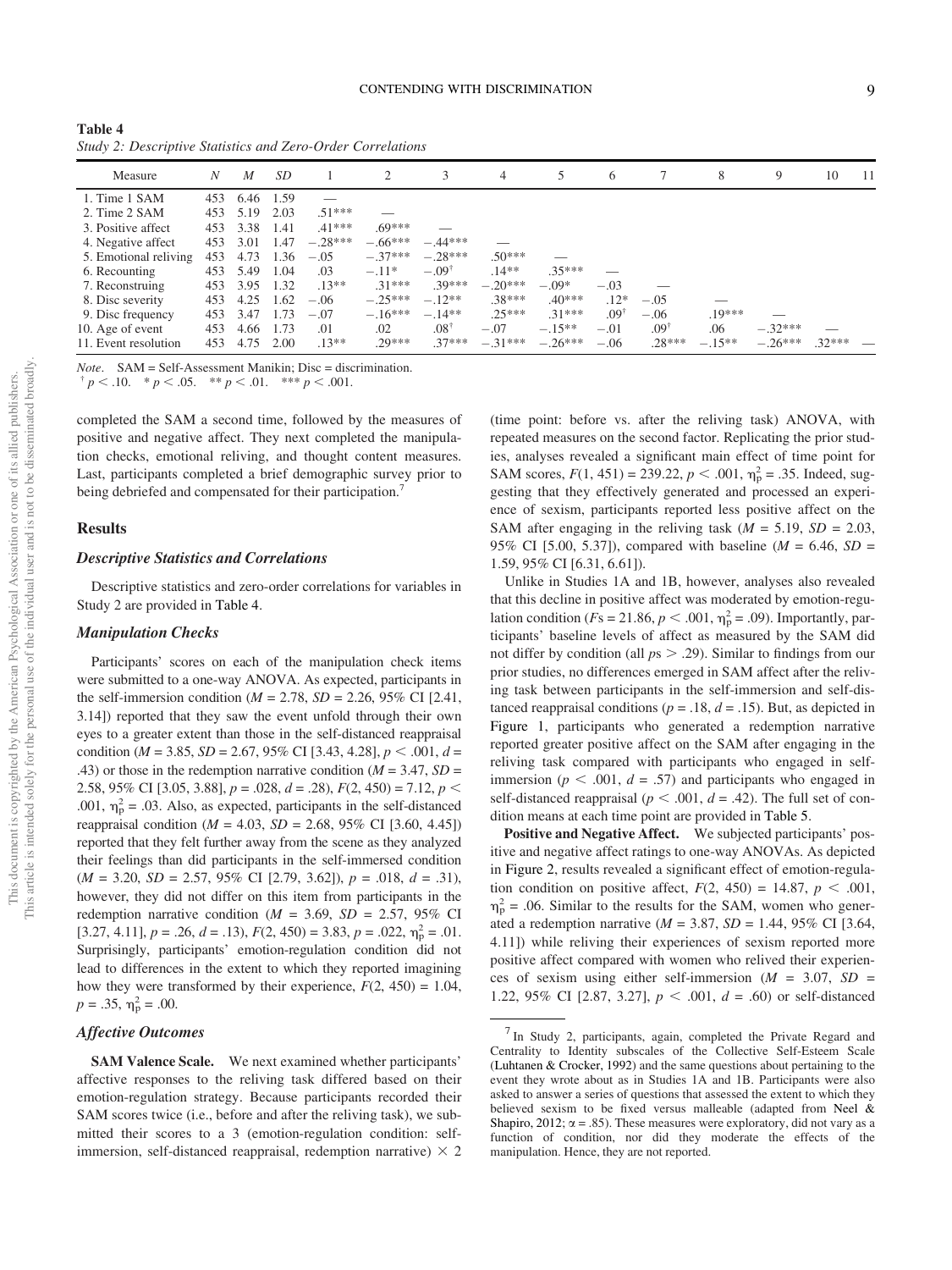



Note. Time 1 and Time 2 Self-Assessment Manikin (SAM) scores by emotion-regulation condition.

reappraisal ( $M = 3.20$ ,  $SD = 1.42$ ,  $95\%$  CI [2.98, 3.43],  $p < .001$ ,  $d = .47$ ). Replicating Studies 1A and 1B, the positive affect reported by participants in self-immersion and self-distanced reappraisal conditions after the reliving task did not differ  $(p =$  $.39, d = .10$ ).

Emotion-regulation condition also moderated participants' experiences of negative affect after the reliving task,  $F(2, 450) =$ 14.91,  $p < .001$ ,  $\eta_p^2 = .06$  (see again Figure 2). Participants who generated a redemption narrative while reliving an incident of sexism reported experiencing less negative affect ( $M = 2.53$ ,  $SD =$ 1.41, 95% CI [2.30, 2.76]) than participants who used self-immersion ( $M = 3.43$ ,  $SD = 1.44$ , 95% CI [3.20, 3.66];  $p < .001$ ,  $d = .63$ ) or self-distanced reappraisal ( $M = 3.08$ ,  $SD = 1.43$ , 95% CI [2.85, 3.30];  $p = .001$ ,  $d = .39$ ) to relive an incident of sexism. Contrary to the findings of Studies 1A & 1B, but consistent with previous work (e.g., Ayduk & Kross, 2008), participants who engaged in self-distanced reappraisal also reported experiencing less negative affect than participants who engaged in self-immersion ( $p = .031$ ,  $d = .25$ ).

#### Emotional Reliving

There was no significant effect of condition on emotional reliving,  $F(2, 450) = 1.87$ ,  $p = .15$ ,  $\eta_p^2 = .01$ . That is, participants who generated a redemption narrative ( $M = 4.58$ ,  $SD = 1.31$ , 95% CI [4.37, 4.79]) reported the same amount of emotional reliving as participants who engaged in self-immersion ( $M = 4.89$ ,  $SD = 1.41$ , 95% CI [4.66, 5.11]) and participants who engaged in self-distanced reappraisal ( $M = 4.72$ ,  $SD = 1.34$ , 95% CI [4.51, 4.93]) during the reliving task.

#### Thought Content

Analyses revealed no significant effects of condition on recounting,  $F(2, 450) = .67$ ,  $p = .51$ ,  $\eta_p^2 = .00$ . We did observe, however, a significant effect of condition on the extent to which participants reconstrued their experiences of sexism,  $F(2, 450) = 8.09$ ,

 $p < .001$ ,  $\eta_p^2 = .04$ . There was no significant difference in reported reconstruing between participants in the self-immersion  $(M =$ 3.80, SD = 1.29, 95% CI [3.59, 4.01]) and self-distanced reappraisal ( $M = 3.76$ ,  $SD = 1.29$ ,  $95\%$  CI [3.56, 3.97],  $p = .82$ ,  $d = .03$ ) conditions. But participants who generated redemption narratives ( $M = 4.30$ ,  $SD = 1.31$ , 95% CI [4.09, 4.51]) reported reconstruing their experiences to a greater extent than participants in either the self-immersion ( $p = .001$ ,  $d = .39$ ) or the self-distanced reappraisal ( $p < .001$ ,  $d = .41$ ) conditions.<sup>8</sup>

#### **Discussion**

The primary finding of Study 2 is that engaging in positive reappraisal by generating a redemption narrative when contending with a past experience of sexism resulted in more positive and less negative affective outcomes, compared with either self-distanced reappraisal or self-immersed processing of the event. Interestingly, participants who generated redemption narratives reported that they reconstrued the event more than those in the other two conditions. Consequently, this study suggests that positive reappraisal through the generation of redemption narratives may be a promising route through which people can mitigate the affective strain associated with reliving past experiences of discrimination. Of course, future research will need to examine the robustness of these findings and ascertain the mechanisms through which positive reappraisal in general and, perhaps, redemption narratives in particular, are effective. However, the present study suggests that the benefits of positive reappraisal may indeed transfer from more general interpersonal life stressors to the context of discrimination.

<sup>&</sup>lt;sup>8</sup>We conducted analyses in all three studies both controlling for participant race and examining it as a potential moderator of the effects of emotion regulation condition on all of the primary outcome variables. Across all studies, we found no evidence of moderation by participant race. In addition, when participant race was included as a covariate, results remained significant at  $p < .05$  and did not change in direction.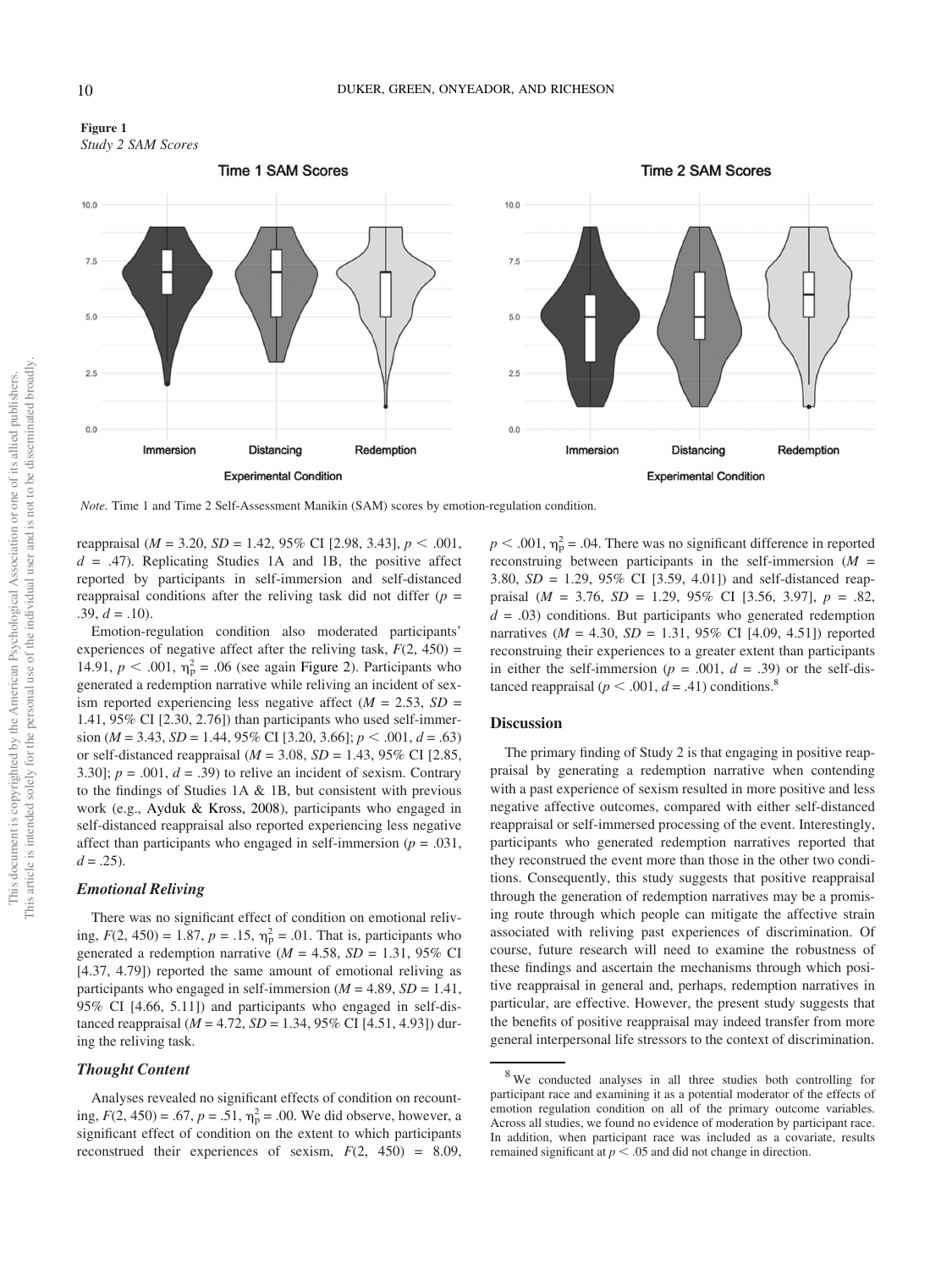|            |      |            | $\alpha$ and $\beta$ is the computed the bound $\beta$ . Boundaried head $\beta$ includes by conditional |      |            |              |
|------------|------|------------|----------------------------------------------------------------------------------------------------------|------|------------|--------------|
|            |      | Time 1 SAM |                                                                                                          |      | Time 2 SAM |              |
| Condition  | М    | SD         | 95% CI                                                                                                   | M    | SD         | 95% CI       |
| Immersion  | 6.57 | 1.57       | [6.31, 6.82]                                                                                             | 4.72 | 1.98       | [4.39, 5.04] |
| Distancing | 6.45 | 1.57       | [6.20, 6.69]                                                                                             | 5.02 | 2.01       | [4.70, 5.34] |
| Redemption | 6.37 | 1.63       | [6.11, 6.64]                                                                                             | 5.84 | 1.93       | [5.52, 6.15] |

<span id="page-11-0"></span>

| <b>Table 5</b>                                                        |  |  |  |
|-----------------------------------------------------------------------|--|--|--|
| SAM Affect Measures in Study 2: Estimated Marginal Means by Condition |  |  |  |

Note. SAM = Self-Assessment Manikin.

#### General Discussion

The present research investigated the differential effects of three emotion-regulation strategies (self-immersion, self-distanced reappraisal, and positive reappraisal via generating redemption narratives) on subsequent emotional outcomes when contending with past experiences of discrimination. First, we observed that contending with sexism, no matter which emotion-regulation strategy is used to do so, is upsetting. Contrary to the predictions based on past research (Ayduk & Kross, 2008), we found little evidence that self-distanced reappraisal when contending with sexism results in less negative affective outcomes, compared with selfimmersion. Indeed, given past research on the benefits of self-distanced processing of negative interpersonal events (e.g., Kross & Ayduk, 2011, 2017), the absence of any consistent palliative effects of self-distanced reappraisal when reliving experience of discrimination is noteworthy.

Study 2 considered the potential affective outcomes associated with a different type of reappraisal strategy; namely, positive reappraisal through the generation of redemption narratives regarding past incidents of discrimination. Our findings offer initial evidence that this form of positive reappraisal may reduce the deleterious affective consequences of contending with discrimination, compared with either self-immersion or self-distanced reappraisal. Future research is needed, of course, to examine this promising possibility.

Figure 2

#### Implications

The present work sought to replicate and extend prior research demonstrating that various reappraisal strategies are differentially effective at promoting favorable emotional outcomes (Rood et al., 2012; Shiota & Levenson, 2012; Webb et al., 2012), by examining their efficacy in the domain of discrimination. The findings suggest that although using self-distanced reappraisal when reflecting on stressful interpersonal experiences promotes positive psychological and physiological outcomes (e.g., Ayduk & Kross, 2010; Kross et al., 2014) its benefits might not extend to stressful group-based experiences, such as discrimination. Across three studies, that is, the palliative effects of self-distanced reappraisal on emotional responses to discrimination experiences that emerged were, at best, small and inconsistent. To better represent the effect of self-distanced reappraisal compared with immersion in mitigating the affective strain that accompanies contending with discrimination experiences, we conducted an internal meta-analysis (Goh et al., 2016). Specifically, for each of the three studies, we calculated Cohen's d for the effect of self-immersion compared with self-distanced reappraisal on the difference between SAM affect from Time 1 and Time 2 (note that the SAM measure was the only affective outcome collected twice across all three studies). Analyses revealed no significant effect of self-distanced reappraisal, compared with self-immersion, on mitigating the decline in global positive affect that occurs during the reliving task  $(d = -0.08, Z = -1.234,$ 





*Note.*  $ns =$  nonsignificant.  $* p < .05.$  \*\*\*  $p < .001.$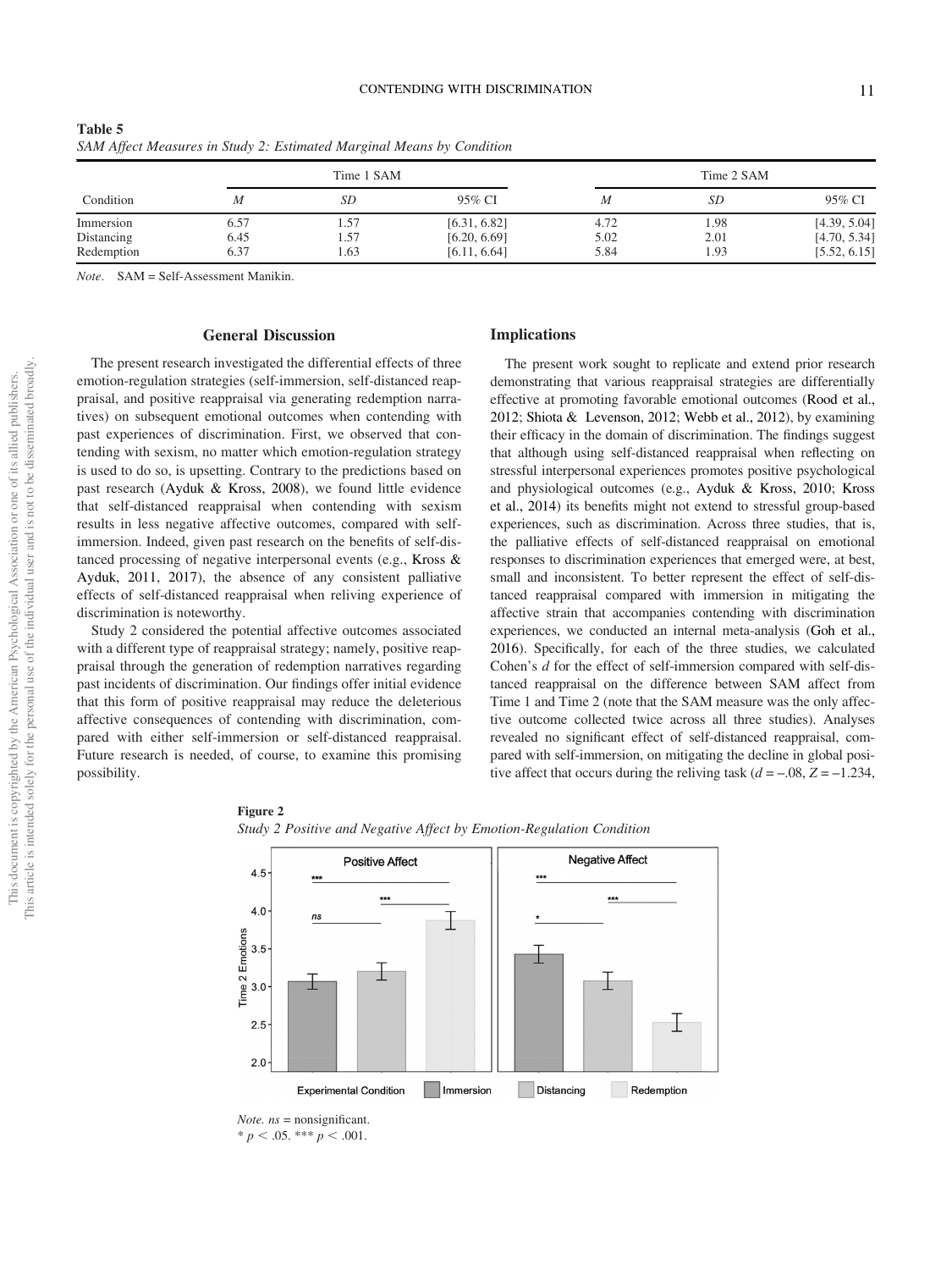$p = .109$ ). Although a full and convincing explanation for this null effect requires additional research, it is notable that participants in the self-distanced reappraisal condition did not report reconstruing the discriminatory event they relived any more than participants in the self-immersion condition. In other words, the very process by which prior work (e.g., Kross & Ayduk, 2008) suggests self-distanced (and other forms of) reappraisal will improve affective and other outcomes (i.e., the reconstrual of the event) was no more prevalent among participants in the self-distanced reappraisal condition than among those in the self-immersed condition. It is possible that self-distanced reappraisal may promote the reconstrual of discrimination experiences less effectively than is the case for other types of stressful interpersonal events. Again, future research is necessary to test this possibility, and, perhaps, identify why this may be the case.

The results of Study 2 reveal the promise of redemption narratives for managing emotions when processing past instances of discrimination. We found that these narratives did engender more reconstruing of the event relative to self-immersion and self-distanced reappraisal. Directing participants to think of the possible benefits of their past experiences with sexism, in other words, appears to have facilitated the reconstrual process that is vital to successful reappraisal, thereby resulting in more positive emotional outcomes. It is important to note that the redemption instructions we used did not direct participants to adopt the goal of achieving a positive mood (e.g., McRae et al., 2012), nor did the instructions of the self-immersion or self-distanced reappraisal conditions. Consequently, we believe the present findings emerged through the process of reappraising the negative event so as to connect it to positive outcomes in the present, rather than resulting from participants' intentional efforts to feel better. Indeed, as noted previously, participants in the positive reappraisal condition reported reconstruing the event more, and feeling more resolved about their experiences, than participants in the other two conditions. No such reconstrual, and further, perceived event resolution, would be required of an intervention that encourages individuals to adopt the explicit goal of feeling better. Taken together, then, this research suggests the need to consider the contexts in which different emotion-regulation strategies are situated and deployed when assessing their efficacy (Aldao, 2013; Aldao & Nolen-Hoeksema, 2012), especially in intergroup contexts (e.g., Goldenberg et al., 2016; Halperin, 2014; Juang et al., 2016; Perez & Soto, 2011; Soto et al., 2012).

#### Limitations and Future Directions

Although the findings from the present work are compelling, they are limited in a number of ways. First, we exclusively used selfreport measures of affect in the present research. While understanding targets' perceptions of their emotions using subscales of the Positive and Negative Affect Scales and the SAM is a crucial first step toward understanding how contending with discrimination influences stigmatized individuals' emotional experiences, it is by no means comprehensive. Future research that captures other dimensions of emotional responses is needed to investigate whether our results generalize beyond these self-report measures. For instance, future research should examine whether these emotion-regulation strategies result in differential physiological responses such as blood pressure reactivity, which would also better connect the present research to the health outcomes associated with contending with discrimination (e.g., Pascoe & Smart Richman, 2009).

A second limitation of the present work is that we only considered the effects of self-distanced reappraisal, redemption narratives, and self-immersion when reliving experiences with gender discrimination. Although we decided to use reliving tasks (i.e., tasks where an autobiographical memory is brought back to mind) in the present work because they have been used in the most relevant prior research (Ayduk & Kross, 2008, 2010; Inzlicht & Kang, 2010), it is possible that the reappraisal strategies and self-immersion could yield different affective outcomes when individuals are exposed to discrimination in other ways (e.g., reading a newspaper article or watching a news story about a discriminatory event). For instance, self-distanced reappraisal might lead to better affective outcomes than self-immersion when stigmatized individuals are exposed to a report in the news about discrimination that other group members have faced (e.g., a being denied a promotion because of one's gender) or when experiencing discrimination in vivo, rather than reliving a personal experience of discrimination. Future research is needed to investigate these intriguing possibilities.

Third, although we found evidence for the potential efficacy of positive reappraisal via redemption narratives in Study 2, this finding needs to be replicated and the pathways through which it appears to buffer individual affect need to be elucidated. Because we had participants immediately process their past experiences of sexism using redemption narratives, compared with self-distanced reappraisal and self-immersion, without spending time reliving their past experience beforehand, it is not clear whether redemption exerts a reparative effect on affect, or that it simply thwarts experiences of negative affect that follow contending with a past discrimination experience. Future studies that test the effectiveness of redemption narratives after participants relive past discrimination experiences might be useful in teasing these mechanisms apart.

It is also currently unknown whether this form of positive reappraisal is also effective at reducing negative affect when women are processing a new, compared with a past, discrimination experience. In other words, does generating a redemption narrative when experiencing discrimination in vivo, rather than reliving a past experience of discrimination also attenuate negative affect? Emotion-regulation strategies may be differentially effective if they are implemented at the time of the stressful event rather than when people make sense of past stressful events. Future research, therefore, is needed to examine whether varying the timing of the deployment of these emotion-regulation strategies shapes the pattern of results observed in the present research. Last, because all of the present studies focused on women reliving their experiences of sexism, future work should investigate whether the emotionregulation strategies examined in the present research are differentially effective when members of other socially stigmatized groups contend with relevant forms of discrimination (e.g., racial minorities reliving experiences of racism).

#### **Conclusion**

Women continue to face sexism and these experiences are associated with negative psychological and physical health. Although, ultimately, the best remedy for these negative outcomes is the reduction, if not elimination, of sexism and other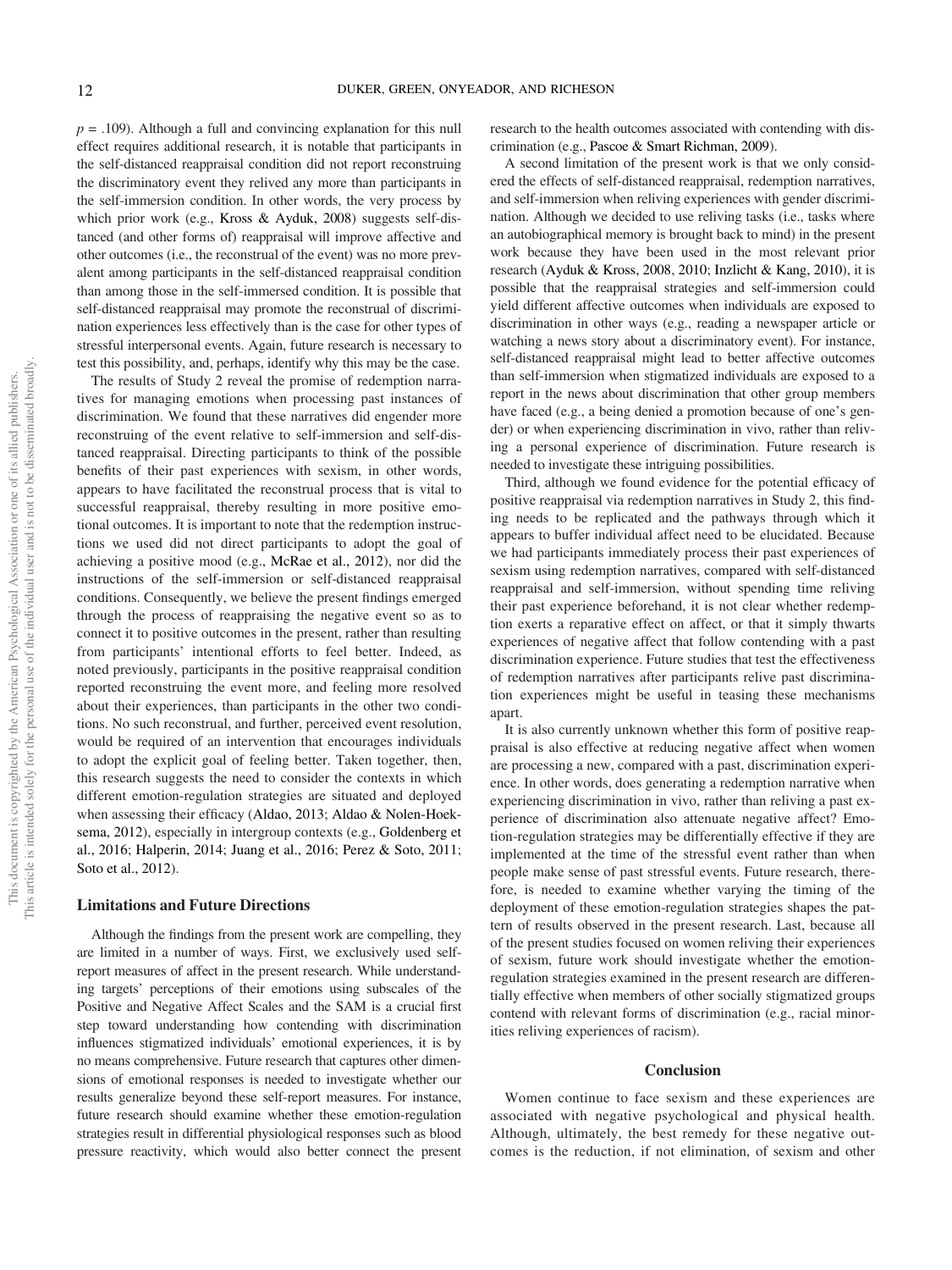forms of group-based oppression, gaining a better understanding of the role of emotion-regulation in the promotion of psychological well-being in the wake of discrimination may offer another place in which to intervene. It is important, in other words, to examine strategies that can mitigate the adverse effects of contending with discrimination. Understanding which emotion-regulation strategies are effective in alleviating the negative affective implications of contending with discrimination (and which are not effective) is an important step toward improving the well-being of members of stigmatized social groups.

#### References

- Affleck, G., & Tennen, H. (1996). Construing benefits from adversity: Adaptotional significance and disposltional underpinnings. Journal of Personality, 64(4), 899–922.
- Aldao, A. (2013). The future of emotion regulation research: Capturing context. Perspectives on Psychological Science, 8(2), 155–172. [https://](https://doi.org/10.1177/1745691612459518) [doi.org/10.1177/1745691612459518](https://doi.org/10.1177/1745691612459518)
- Aldao, A., & Nolen-Hoeksema, S. (2012). When are adaptive strategies most predictive of psychopathology? Journal of Abnormal Psychology, 121(1), 276–281. <https://doi.org/10.1037/a0023598>
- Alkadry, M. G., & Tower, L. E. (2006). Unequal pay: The role of gender. Public Administration Review, 66(6), 888–898. [https://doi.org/10.1111/j](https://doi.org/10.1111/j.1540-6210.2006.00656.x) [.1540-6210.2006.00656.x](https://doi.org/10.1111/j.1540-6210.2006.00656.x)
- Ayduk, O., & Kross, E. (2008). Enhancing the pace of recovery: Self-distanced analysis of negative experiences reduces blood pressure reactivity. Psychological Science, 19(3), 229–231. [https://doi.org/10.1111/j](https://doi.org/10.1111/j.1467-9280.2008.02073.x) [.1467-9280.2008.02073.x](https://doi.org/10.1111/j.1467-9280.2008.02073.x)
- Ayduk, O., & Kross, E. (2010). From a distance: Implications of spontaneous self-distancing for adaptive self-reflection. Journal of Personality and Social Psychology, 98(5), 809–829. [https://doi.org/10.1037/](https://doi.org/10.1037/a0019205) [a0019205](https://doi.org/10.1037/a0019205)
- Banks, K. H., Kohn-Wood, L. P., & Spencer, M. (2006). An examination of the African American experience of everyday discrimination and symptoms of psychological distress. Community Mental Health Journal, 42(6), 555–570. <https://doi.org/10.1007/s10597-006-9052-9>
- Borders, A., & Liang, C. T. H. (2011). Rumination partially mediates the associations between perceived ethnic discrimination, emotional distress, and aggression. Cultural Diversity & Ethnic Minority Psychology, 17(2), 125–133. <https://doi.org/10.1037/a0023357>
- Borrell, L. N., Diez Roux, A. V., Jacobs, D. R., Jr. Shea, S., Jackson, S. A., Shrager, S., & Blumenthal, R. S. (2010). Perceived racial/ethnic discrimination, smoking and alcohol consumption in the Multi-Ethnic Study of Atherosclerosis (MESA). Preventive Medicine, 51(3-4), 307–312. ). <https://doi.org/10.1016/j.ypmed.2010.05.017>
- Bradley, M. M., & Lang, P. J. (1994). Measuring emotion: The self-assessment manikin and the semantic differential. Journal of Behavior Therapy and Experimental Psychiatry, 25(1), 49–59. [https://doi.org/10.1016/](https://doi.org/10.1016/0005-7916(94)90063-9) [0005-7916\(94\)90063-9](https://doi.org/10.1016/0005-7916(94)90063-9)
- Clark, R., Anderson, N. B., Clark, V. R., & Williams, D. R. (1999). Racism as a stressor for African Americans: A biopsychosocial model. American Psychologist, 54(10), 805–816. [https://doi.org/10.1037/0003](https://doi.org/10.1037/0003-066X.54.10.805) [-066X.54.10.805](https://doi.org/10.1037/0003-066X.54.10.805)
- Davis, C. G., Nolen-Hoeksema, S., & Larson, J. (1998). Making sense of loss and benefiting from the experience: Two construals of meaning. Journal of Personality and Social Psychology, 75(2), 561–574. [https://](https://doi.org/10.1037/0022-3514.75.2.561) [doi.org/10.1037/0022-3514.75.2.561](https://doi.org/10.1037/0022-3514.75.2.561)
- Faul, F., Erdfelder, E., Lang, A. G., & Buchner, A. (2007). G\* Power 3: A flexible statistical power analysis program for the social, behavioral, and biomedical sciences. Behavior Research Methods, 39(2), 175–191.
- Folkman, S. (1997). Positive psychological states and coping with severe stress. Social Science & Medicine, 45(8), 1207–1221.
- Folkman, S., & Moskowitz, J. T. (2000). Positive affect and the other side of coping. American Psychologist, 55(6), 647–654.
- Ford, B. Q., & Troy, A. S. (2019). Reappraisal reconsidered: A closer look at the costs of an acclaimed emotion-regulation strategy. Current Directions in Psychological Science, 28(2), 195–203. [https://doi.org/10.1177/](https://doi.org/10.1177/0963721419827526) [0963721419827526](https://doi.org/10.1177/0963721419827526)
- Fox, J., & Tang, W. Y. (2017). Women's experiences with general and sexual harassment in online video games: Rumination, organizational responsiveness, withdrawal, and coping strategies. New Media & Society, 19(8), 1290–1307. <https://doi.org/10.1177/1461444816635778>
- Gibbons, F. X., Etcheverry, P. E., Stock, M. L., Gerrard, M., Weng, C.-Y., Kiviniemi, M., & O'Hara, R. E. (2010). Exploring the link between racial discrimination and substance use: What mediates? What buffers? Journal of Personality and Social Psychology, 99(5), 785–801. [https://](https://doi.org/10.1037/a0019880) [doi.org/10.1037/a0019880](https://doi.org/10.1037/a0019880)
- Glick, P., & Fiske, S. T. (2001). An ambivalent alliance. Hostile and benevolent sexism as complementary justifications for gender inequality. American Psychologist, 56(2), 109–118. [https://doi.org/10.1037/](https://doi.org/10.1037/0003-066X.56.2.109) [0003-066X.56.2.109](https://doi.org/10.1037/0003-066X.56.2.109)
- Goh, J. X., Hall, J. A., & Rosenthal, R. (2016). Mini meta-analysis of your own studies: Some arguments on why and a primer on how. Social and Personality Psychology Compass, 10(10), 535–549.
- Goldenberg, A., Halperin, E., van Zomeren, M., & Gross, J. J. (2016). The process model of group-based emotion: Integrating intergroup emotion and emotion regulation perspectives. Personality and Social Psychology Review, 20(2), 118–141. <https://doi.org/10.1177/1088868315581263>
- Gonzales, N. A., Tein, J.-Y., Sandler, I. N., & Friedman, R. J. (2001). On the Limits of Coping. Journal of Adolescent Research, 16(4), 372–395. <https://doi.org/10.1177/0743558401164005>
- Grenell, A., Prager, E. O., Schaefer, C., Kross, E., Duckworth, A. L., & Carlson, S. M. (2019). Individual differences in the effectiveness of selfdistancing for young children's emotion regulation. British Journal of Developmental Psychology, 37(1), 84–100. [https://doi.org/10.1111/bjdp](https://doi.org/10.1111/bjdp.12259) [.12259](https://doi.org/10.1111/bjdp.12259)
- Gross, J. J. (1998). The emerging field of emotion regulation: An integrative review. Review of General Psychology, 2(3), 271–299. [https://doi](https://doi.org/10.1037/1089-2680.2.3.271) [.org/10.1037/1089-2680.2.3.271](https://doi.org/10.1037/1089-2680.2.3.271)
- Halperin, E. (2014). Emotion, emotion regulation, and conflict resolution. Emotion Review, 6(1), 68–76. <https://doi.org/10.1177/1754073913491844>
- Hatzenbuehler, M. L. (2009). How does sexual minority stigma "get under the skin"? A psychological mediation framework. Psychological Bulletin, 135(5), 707–730. <https://doi.org/10.1037/a0016441>
- Hatzenbuehler, M. L., Nolen-Hoeksema, S., & Dovidio, J. (2009). How does stigma "get under the skin"?: The mediating role of emotion regulation. Psychological Science, 20(10), 1282–1289. [https://doi.org/10](https://doi.org/10.1111/j.1467-9280.2009.02441.x) [.1111/j.1467-9280.2009.02441.x](https://doi.org/10.1111/j.1467-9280.2009.02441.x)
- Hoggard, L. S., Powell, W., Upton, R., Seaton, E., & Neblett, E. W., Jr. (2019). Racial discrimination, personal growth initiative, and African American men's depressive symptomatology: A moderated mediation model. Cultural Diversity & Ethnic Minority Psychology, 25(4), 472–482. <https://doi.org/10.1037/cdp0000264>
- Inzlicht, M., & Kang, S. K. (2010). Stereotype threat spillover: How coping with threats to social identity affects aggression, eating, decision making, and attention. Journal of Personality and Social Psychology, 99(3), 467–481.
- Jetten, J., Schmitt, M. T., & Branscombe, N. R. (2013). Rebels without a cause: Discrimination appraised as legitimate harms group commitment. Group Processes & Intergroup Relations, 16(2), 159–172. [https://doi](https://doi.org/10.1177/1368430212445075) [.org/10.1177/1368430212445075](https://doi.org/10.1177/1368430212445075)
- Juang, L. P., Moffitt, U., Kim, S. Y., Lee, R. M., Soto, J. A., Hurley, E., Weisskirch, R. S., Blozis, S. A., Castillo, L. G., Huynh, Q.-L., & Whitbourne, S. K. (2016). Cognitive reappraisal and expressive suppression: Links to racial-ethnic discrimination and adjustment among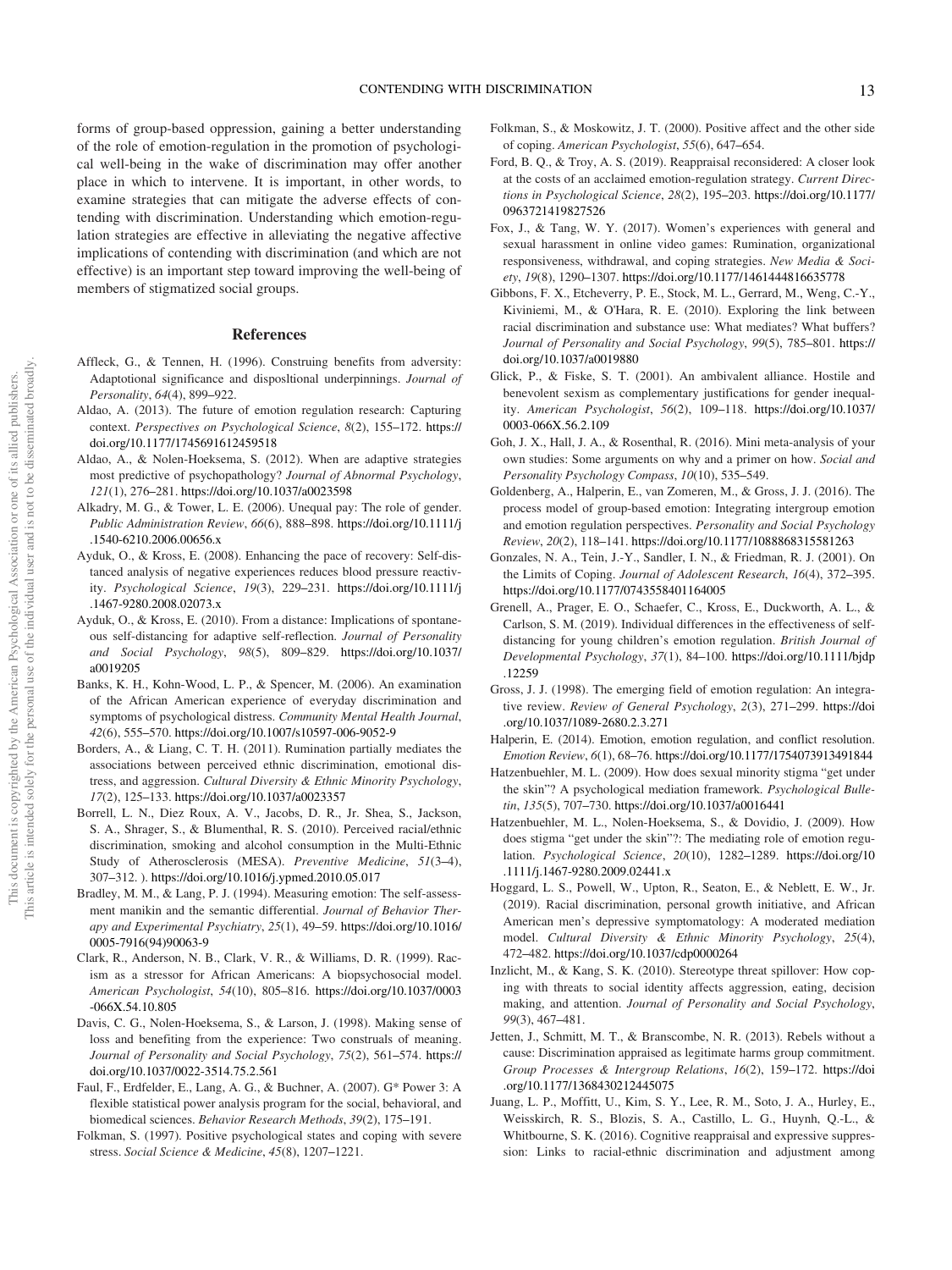Latino/a and Asian-heritage college students. Journal of Adolescence, 53, 21–33. <https://doi.org/10.1016/j.adolescence.2016.08.012>

- Kross, E., & Ayduk, O. (2008). Facilitating adaptive emotional analysis: Distinguishing distanced-analysis of depressive experiences from immersed-analysis and distraction. Personality and Social Psychology Bulletin, 34(7), 924–938. <https://doi.org/10.1177/0146167208315938>
- Kross, E., & Ayduk, O. (2011). Making meaning out of negative experiences by self-distancing. Current Directions in Psychological Science, 20(3), 187–191. <https://doi.org/10.1177/0963721411408883>
- Kross, E., & Ayduk, O. (2017). Self-distancing: Theory, research, and current directions. In J. Olson (Ed.), Advances in experimental social psychology (Vol. 55, pp. 81–136). Academic Press. [https://doi.org/10.1016/](https://doi.org/10.1016/bs.aesp.2016.10.002) [bs.aesp.2016.10.002](https://doi.org/10.1016/bs.aesp.2016.10.002)
- Kross, E., Ayduk, O., & Mischel, W. (2005). When asking "why" does not hurt. Distinguishing rumination from reflective processing of negative emotions. Psychological Science, 16(9), 709–715. [https://doi.org/10](https://doi.org/10.1111/j.1467-9280.2005.01600.x) [.1111/j.1467-9280.2005.01600.x](https://doi.org/10.1111/j.1467-9280.2005.01600.x)
- Kross, E., Bruehlman-Senecal, E., Park, J., Burson, A., Dougherty, A., Shablack, H., Bremner, R., Moser, J., & Ayduk, O. (2014). Self-talk as a regulatory mechanism: How you do it matters. Journal of Personality and Social Psychology, 106(2), 304–324.
- Kuchynka, S. L., Salomon, K., Bosson, J. K., El-Hout, M., Kiebel, E., Cooperman, C., & Toomey, R. (2018). Hostile and benevolent sexism and college women's STEM outcomes. Psychology of Women Quarterly, 42(1), 72–87. <https://doi.org/10.1177/0361684317741889>
- Levy, D. J. (2016). The effects of motion regulation strategies when contending with discrimination experiences [Doctoral dissertation, Northwestern University].
- Libby, L. K., & Eibach, R. P. (2011). Visual perspective in mental imagery: A representational tool that functions in judgment, emotion, and self-insight. Advances in Experimental Social Psychology (Vol. 44, pp. 185–245). Academic Press. [https://doi.org/10.1016/B978-0-12-385522](https://doi.org/10.1016/B978-0-12-385522-0.00004-4) [-0.00004-4](https://doi.org/10.1016/B978-0-12-385522-0.00004-4)
- Luhtanen, R., & Crocker, J. (1992). A collective self-esteem scale: Selfevaluation of one's social identity. Personality and Social Psychology Bulletin, 18(3), 302–318. <https://doi.org/10.1177/0146167292183006>
- Major, B., & O'Brien, L. T. (2005). The social psychology of stigma. Annual Reviews of Psychology, 56, 393–421.
- McAdams, D. P. (2001). The psychology of life stories. Review of General Psychology, 5(2), 100–122. <https://doi.org/10.1037/1089-2680.5.2.100>
- McAdams, D. P. (2006). The redemptive self: Generativity and the stories Americans live by. Research in Human Development, 3(2-3), 81–100.
- McAdams, D. P., Diamond, A., de St Aubin, E., & Mansfield, E. (1997). Stories of commitment: The psychosocial construction of generative lives. Journal of Personality and Social Psychology, 72(3), 678. [https://](https://doi.org/10.1037/0022-3514.72.3.678) [doi.org/10.1037/0022-3514.72.3.678](https://doi.org/10.1037/0022-3514.72.3.678)
- McAdams, D. P., Reynolds, J., Lewis, M., Patten, A. H., & Bowman, P. J. (2001). When bad things turn good and good things turn bad: Sequences of redemption and contamination in life narrative and their relation to psychosocial adaptation in midlife adults and in students. Personality and Social Psychology Bulletin, 27(4), 474–485. [https://doi.org/10](https://doi.org/10.1177/0146167201274008) [.1177/0146167201274008](https://doi.org/10.1177/0146167201274008)
- McIsaac, H. K., & Eich, E. (2004). Vantage point in traumatic memory. Psychological Science, 15(4), 248–253. [https://doi.org/10.1111/j.0956](https://doi.org/10.1111/j.0956-7976.2004.00660.x) [-7976.2004.00660.x](https://doi.org/10.1111/j.0956-7976.2004.00660.x)
- McRae, K., Ciesielski, B., & Gross, J. J. (2012). Unpacking cognitive reappraisal: Goals, tactics, and outcomes. Emotion, 12(2), 250–255. [https://](https://doi.org/10.1037/a0026351) [doi.org/10.1037/a0026351](https://doi.org/10.1037/a0026351)
- Neel, R., & Shapiro, J. R. (2012). Is racial bias malleable? Whites' lay theories of racial bias predict divergent strategies for interracial interactions. Journal of Personality and Social Psychology, 103(1), 101–120. <https://doi.org/10.1037/a0028237>
- Nolen-Hoeksema, S. (1991). Responses to depression and their effects on the duration of depressive episodes. Journal of Abnormal Psychology, 100(4), 569–582. <https://doi.org/10.1037/0021-843X.100.4.569>
- Nolen-Hoeksema, S. (2000). The role of rumination in depressive disorders and mixed anxiety/depressive symptoms. Journal of Abnormal Psychology, 109(3), 504–511. <https://doi.org/10.1037/0021-843X.109.3.504>
- Ochsner, K. N., Ray, R. D., Cooper, J. C., Robertson, E. R., Chopra, S., Gabrieli, J. D., & Gross, J. J. (2004). For better or for worse: Neural systems supporting the cognitive down-and up-regulation of negative emotion. Neuroimage, 23(2), 483–499.
- Orvell, A., Ayduk, Ö., Moser, J. S., Gelman, S. A., & Kross, E. (2019). Linguistic shifts: A relatively effortless route to emotion regulation? Current Directions in Psychological Science, 28(6), 567–573. [https://doi](https://doi.org/10.1177/0963721419861411) [.org/10.1177/0963721419861411](https://doi.org/10.1177/0963721419861411)
- Pacilli, M. G., Spaccatini, F., Giovannelli, I., Centrone, D., & Roccato, M. (2019). System justification moderates the relation between hostile (but not benevolent) sexism in the workplace and state anxiety: An experimental study. The Journal of Social Psychology, 159(4), 474–481. <https://doi.org/10.1080/00224545.2018.1503993>
- Parker, K., & Funk, C. (2017). Gender discrimination comes in many forms for today's working women. [https://www.pewresearch.org/fact-tank/2017/12/14/](https://www.pewresearch.org/fact-tank/2017/12/14/gender-discrimination-comes-in-many-forms-for-todays-working-women/) [gender-discrimination-comes-in-many-forms-for-todays-working-women/](https://www.pewresearch.org/fact-tank/2017/12/14/gender-discrimination-comes-in-many-forms-for-todays-working-women/)
- Pascoe, E. A., & Smart Richman, L. (2009). Perceived discrimination and health: A meta-analytic review. Psychological Bulletin, 135(4), 531–554. <https://doi.org/10.1037/a0016059>
- Perez, C. R., & Soto, J. A. (2011). Cognitive reappraisal in the context of oppression: Implications for psychological functioning. Emotion, 11(3), 675–680. <https://doi.org/10.1037/a0021254>
- Richman, L. S., Bennett, G. G., Pek, J., Suarez, E. C., Siegler, I., & Williams, R. B. (2007). Discrimination, dispositions, and cardiovascular responses to stress. Health Psychology, 26(6), 675–683. [https://doi.org/](https://doi.org/10.1037/0278-6133.26.6.675) [10.1037/0278-6133.26.6.675](https://doi.org/10.1037/0278-6133.26.6.675)
- Rood, L., Roelofs, J., Bögels, S. M., & Arntz, A. (2012). The effects of experimentally induced rumination, positive reappraisal, acceptance, and distancing when thinking about a stressful event on affect states in adolescents. Journal of Abnormal Child Psychology, 40(1), 73–84.
- Ross, M., & Wilson, A. E. (2003). Autobiographical memory and conceptions of self: Getting better all the time. Current Directions in Psychological Science, 12(2), 66–69. <https://doi.org/10.1111/1467-8721.01228>
- Rotella, K. N., Richeson, J. A., & McAdams, D. P. (2015). Groups' search for meaning: Redemption on the path to intergroup reconciliation. Group Processes & Intergroup Relations, 18(5), 696–715. [https://doi](https://doi.org/10.1177/1368430215570501) [.org/10.1177/1368430215570501](https://doi.org/10.1177/1368430215570501)
- Rusting, C. L., & DeHart, T. (2000). Retrieving positive memories to regulate negative mood: Consequences for mood-congruent memory. Journal of Personality and Social Psychology, 78(4), 737–752. [https://doi](https://doi.org/10.1037/0022-3514.78.4.737) [.org/10.1037/0022-3514.78.4.737](https://doi.org/10.1037/0022-3514.78.4.737)
- Sears, S. R., Stanton, A. L., & Danoff-Burg, S. (2003). The yellow brick road and the emerald city: Benefit finding, positive reappraisal coping and posttraumatic growth in women with early-stage breast cancer. Health Psychology, 22(5), 487–497.
- Smith, W. A., Allen, W. R., & Danley, L. L. (2007). Fit the description psychosocial experiences and racial. American Behavioral Scientist, 51(4), 551–579. <https://doi.org/10.1177/0002764207307742>
- Shiota, M. N., & Levenson, R. W. (2009). Effects of aging on experimentally instructed detached reappraisal, positive reappraisal, and emotional behavior suppression. Psychology and Aging, 24(4), 890–900.
- Shiota, M. N., & Levenson, R. W. (2012). Turn down the volume or change the channel? Emotional effects of detached versus positive reappraisal. Journal of Personality and Social Psychology, 103(3), 416–429.
- Soto, J. A., Armenta, B. E., Perez, C. R., Zamboanga, B. L., Umaña-Taylor, A. J., Lee, R. M., . . . Ham, L. S. (2012). Strength in numbers? Cognitive reappraisal tendencies and psychological functioning among